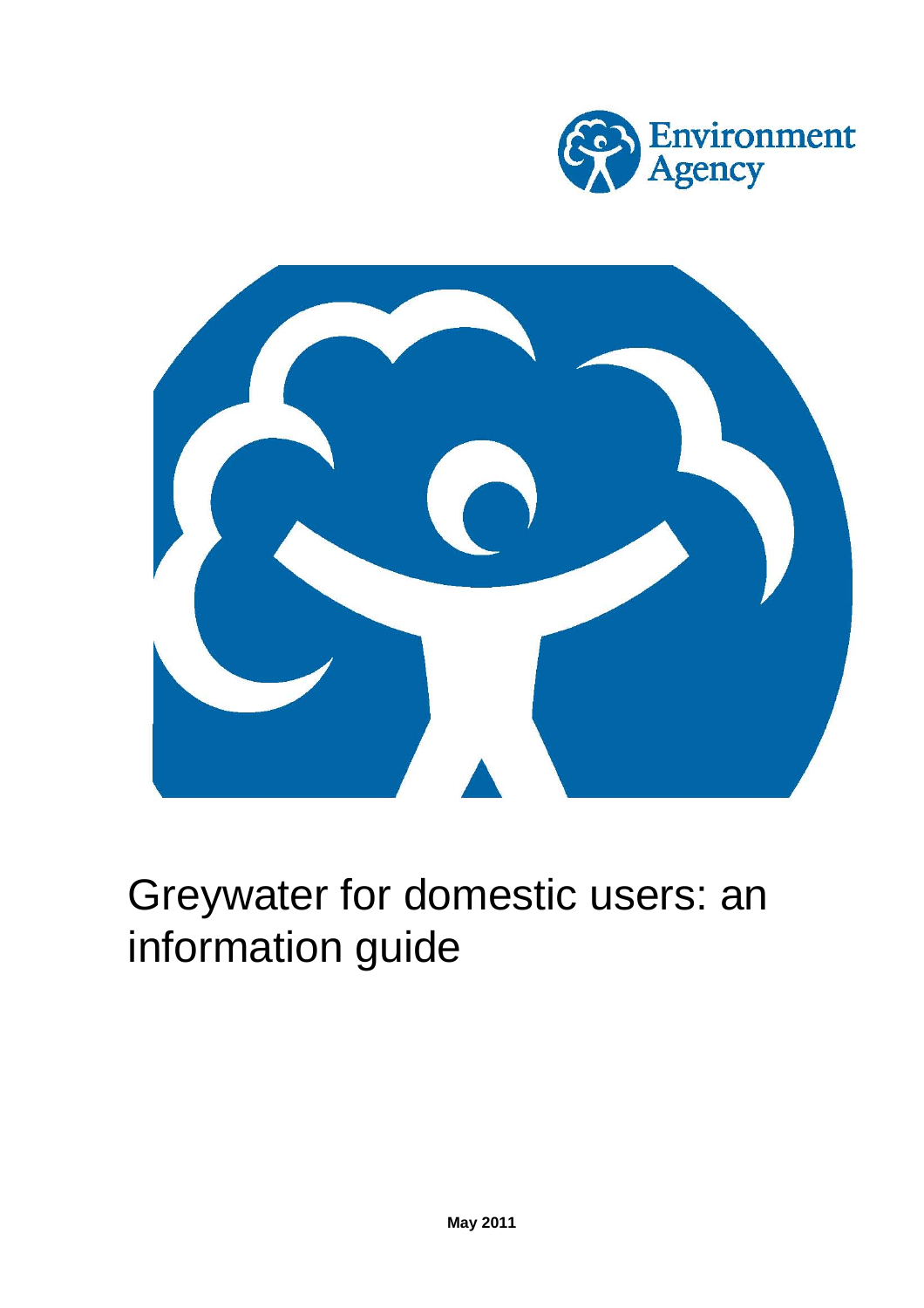W e are the Environment Agency. It's our job to look after your environment and make it **a better place** - for you, and for futur e generations.

Y our environment is the air you breathe, the water you drink and the ground you walk on. Working with business, Government and society as a whole, we are making your environment cleaner and healthier .

The Environment Agency. Out there, making your environment a better place.

### **Published by:**

Environment Agency Horizon House, Deanery Road, Bristol BS1 5AH Tel: 0870 8506506 Email: enquiries@environment-agency.gov.uk www.environment-agency.gov.uk

© Environment Agency

All rights reserved. This document may be reproduced with prior permission of the Environment Agency.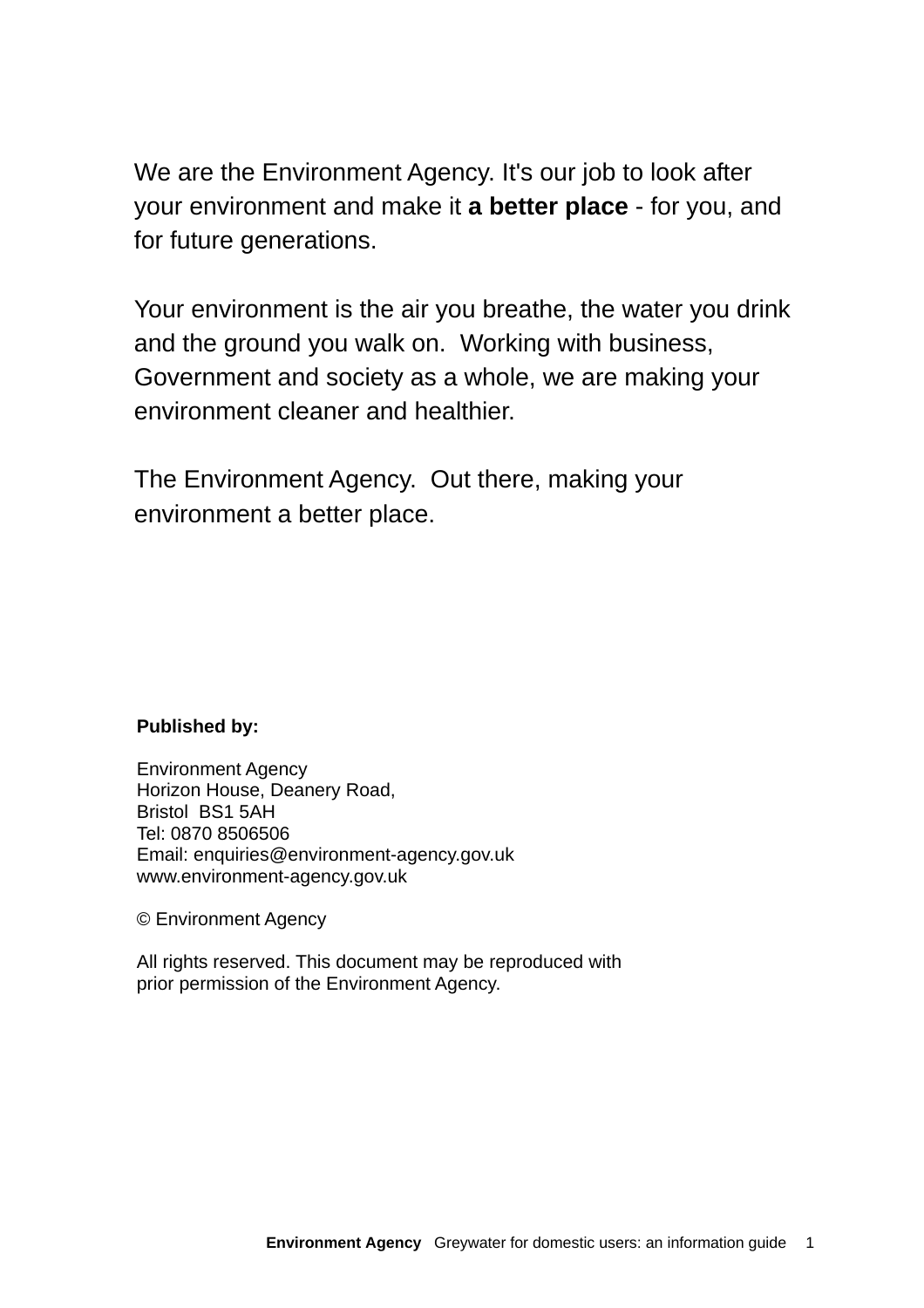# Foreword

This document provides information on greywater systems in the UK.

It covers the use of greywater for non-potable domestic water uses such as WC flushing and garden watering. It considers the greywater from showers, baths and hand basins and excludes the more contaminated water from washing machines and kitchen sinks.

This publication does not give recommendations on specific greywater reuse systems. It does provide guidance on the:

- benefits of these systems;
- savings you can achieve;
- alternatives to consider;
- cost of installations;
- suitability of greywater reuse systems;
- maintenance requirements
- water quality issues; and
- regulations and guidance you should refer to.

Also included are examples of where these systems are already in use and any associated costs, savings and experiences.

Throughout the document there is reference to a number of different sources where further details and guidance can be found on the installation of a rainwater harvesting system.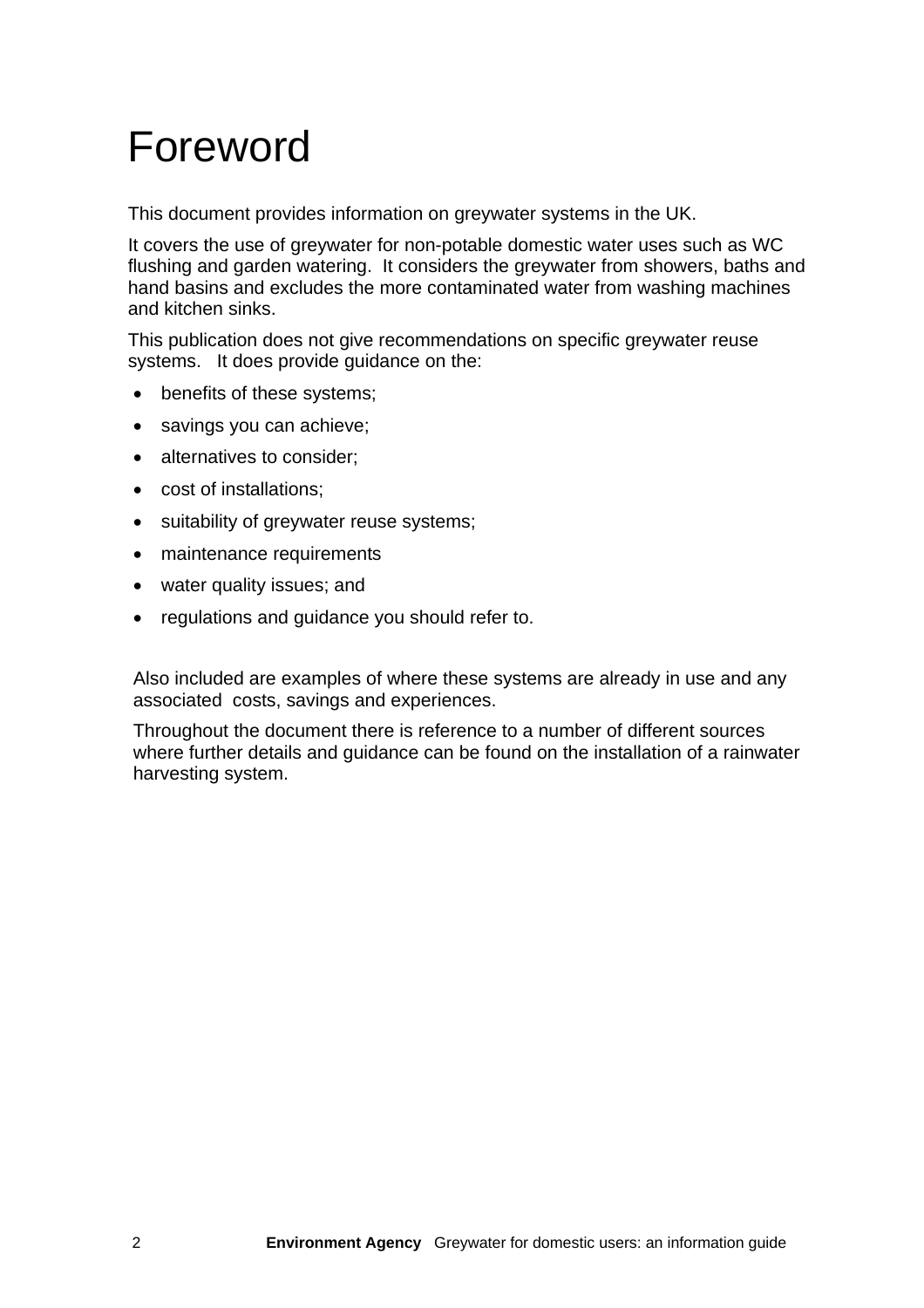# **Contents**

| 1                                            | Introduction                                                                       | 4              |
|----------------------------------------------|------------------------------------------------------------------------------------|----------------|
| 1.1                                          | Why reuse greywater?                                                               | 4              |
| 1.2                                          | What are the benefits?                                                             | 4              |
| 1.3                                          | Greywater systems in the UK                                                        | 5              |
| 2                                            | <b>Types of greywater systems</b>                                                  | 5              |
| 2.1                                          | Direct reuse system (no treatment)                                                 | 6              |
| 2.2                                          | Short retention systems                                                            | 6              |
| 2.3                                          | Basic physical and chemical systems                                                | $\overline{7}$ |
| 2.4                                          | <b>Biological systems</b>                                                          | $\overline{7}$ |
| 2.5                                          | Bio-mechanical systems                                                             | 8              |
| 2.6                                          | Integrated greywater/rainwater systems                                             | 9              |
| 3                                            | <b>Supply and demand</b>                                                           | 9              |
| 3.1                                          | Demand for greywater                                                               | 10             |
| 3.2                                          | Perceptions of greywater systems                                                   | 11             |
| 4                                            | <b>Regulations</b>                                                                 | 11             |
| 4.1                                          | Water quality                                                                      | 11             |
| 4.2                                          | Water monitoring                                                                   | 12             |
| 4.3                                          | Water fittings                                                                     | 14             |
| 4.4                                          | <b>WRAS</b>                                                                        | 15             |
| 4.5                                          | Non-compliance with regulations                                                    | 17             |
| 5                                            | <b>Cost effectiveness</b>                                                          | 18             |
| 5.1                                          | Reusing greywater for toilet flushing                                              | 18             |
| 5.2                                          | Reusing greywater in the garden                                                    | 20             |
| 6<br>6.1<br>6.2                              | <b>Energy</b><br>Carbon emissions<br>Energy used in greywater system<br>components | 20<br>20<br>21 |
| 7                                            | <b>Other/alternative water</b><br>efficiency measures                              | 22             |
| 8                                            | <b>Case studies</b>                                                                | 22             |
| 8.1                                          | Oxley Gate - Milton Keynes                                                         | 22             |
| 8.2                                          | Heybridge                                                                          | 23             |
| 8.3                                          | Maidenhead study                                                                   | 23             |
| 9                                            | Use of greywater systems in other<br>countries                                     | 24             |
| 9.1                                          | Legislation                                                                        | 24             |
| 9.2                                          | Incentives                                                                         | 25             |
| 10                                           | <b>Conclusions</b>                                                                 | 26             |
| <b>Suggestions for further reading</b><br>28 |                                                                                    |                |
| 29<br><b>Glossary of terms</b>               |                                                                                    |                |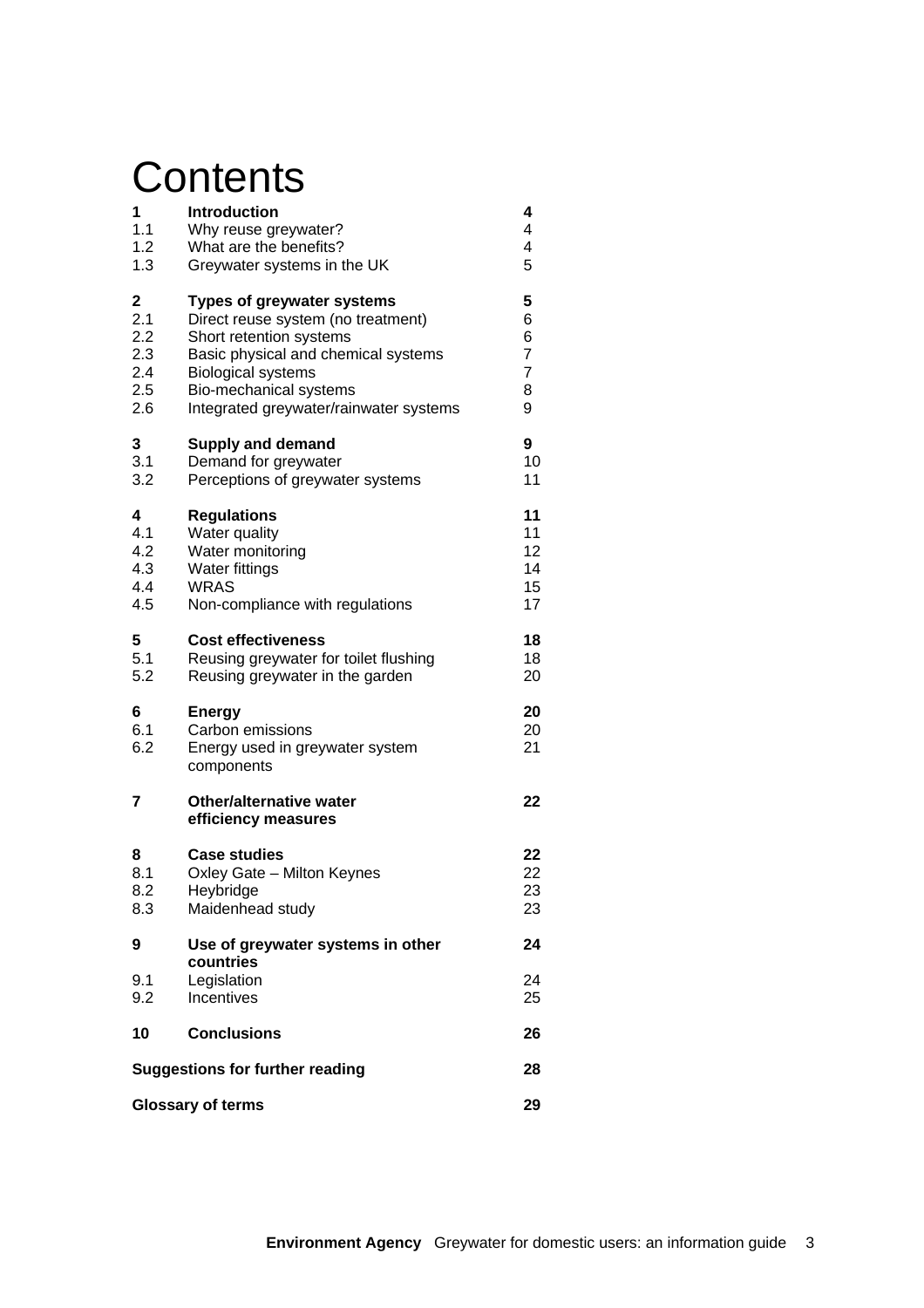# <span id="page-4-0"></span>1. Introduction

Greywater is wastewater from showers, baths, washbasins, washing machines and kitchen sinks. You can collect it from some or all of these sources and, after treatment, use around the home for purposes that do not require drinking water quality such as toilet flushing or garden watering.

This guide considers greywater as wastewater from showers, baths and hand basins only. It excludes the more contaminated water from washing machines and kitchen sinks.

As we become more environmentally aware, there has been an increased interest in using 'green' technologies and greywater recycling is no exception. This publication focuses on systems for domestic uses and is intended for homeowners, house builders, planners, architects and building managers. It discusses:

- different types of systems available;
- design, installation and maintenance requirements:
- economic and environmental issues.

#### **1.1 Why reuse greywater?**

Despite the common perception that it rains a lot in England and Wales, our water resources are under pressure. A high volume of water is taken from the environment for human use. Demand for water is rising because the population is increasing, lifestyles are changing and the impacts of a changing climate are becoming more clear. In the South East of England, where large numbers of people live and work, water is scarcer than anywhere else in England and Wales. In fact, there is less water available per person in this region than in many Mediterranean countries.

We need to plan carefully for the future to ensure reliable water supplies are available for everyone whilst protecting the natural environment.

The Environment Agency favours a "twin track" approach, that is, developing resources and managing demand. Exploring ways to reduce demand for mains water is essential to ensure a sustainable future for water resources. One of the options is to install greywater systems to substitute mains water use for purposes where drinking water quality is not required.

#### **1.2 What are the benefits?**

If used for toilet flushing, a well-designed and fully functional greywater system could potentially save a third of the mains water used in the home. You could also reuse greywater for other uses where potable water quality is not essential, such as garden watering. The greater the proportion of greywater used, the less mains water will be needed, which will ease the pressure on water resources. Section 3 describes this in more detail.

Reusing greywater not only reduces the consumption of mains water, it also reduces the volume of water discharged into the sewerage system. Consumers with water meters could therefore save money on both their water supply and wastewater bills. The economics of recycling systems are covered in more detail in section 5.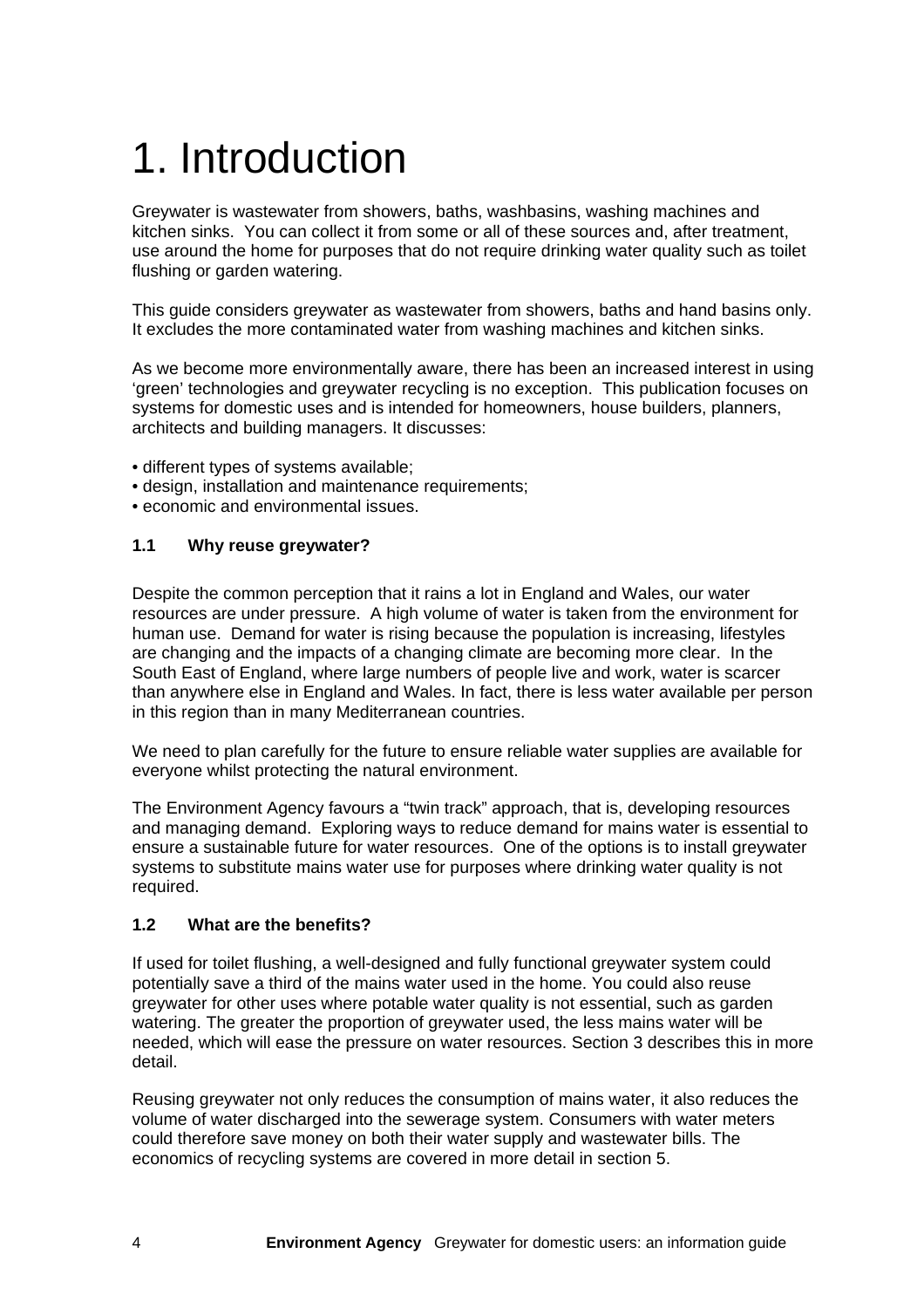#### <span id="page-5-0"></span>**1.3 Greywater systems in the UK**

Greywater systems are starting to become more common in England and Wales. However, they are not as common here as they are abroad, which may be because:

- systems are expensive to purchase, maintain and run, while the cost of water is relatively low;
- at the time of writing, only 37 per cent of domestic customers have a water meter. This means that the majority of customers don't pay for water by volume so there is no real financial incentive to install a greywater system;
- currently there are no regulations to cover the quality of reused water. Although there are some national standards relating to reused water that have been developed by the British Standard Institute;
- historically, the reliability of greywater systems has been poor and are still relatively unproven.

In the UK the Code for Sustainable Homes (CSH) provides an environmental assessment method for rating and certifying the performance of new homes, aimed at encouraging continuous improvement in sustainable home building. To achieve the highest levels of the code, the internal per person daily water use has to be less than 80 litres. To meet this target, either greywater or rainwater harvesting is often used.

View the CLG *Code for Sustainable Homes Technical Guide 2010[1](#page-5-1)* for more information.

Part G of the updated Building Regulations<sup>[2](#page-5-2)</sup> introduces a new requirement that, for any new dwelling, the potential wholesome water consumption should not exceed 125 litres per person per day. To help achieve this the Regulations have been amended to allow non-wholesome water to be used for toilet flushing. See *G1 Cold Water Supply* that covers the quality of water required for sanitaryware fixtures and fittings.

# 2. Types of greywater systems

Greywater reuse systems vary significantly in their complexity and size from small systems with very simple treatment to large systems with complex treatment processes. However, most have common features such as:

- a tank for storing the treated water:
- a pump;

l

- a distribution system for transporting the treated water to where it is needed; and
- some sort of treatment.

All systems that store greywater have to incorporate some level of treatment, as untreated greywater deteriorates rapidly in storage.

This rapid deterioration occurs because greywater is often warm and rich in organic matter such as skin particles, hair, soap and detergents. This warm, nutrient-rich water provides ideal conditions for bacteria to multiply, resulting in odour problems and poor water quality. Greywater may also contain harmful bacteria, which could present a health risk without adequate water treatment or with inappropriate use. The risk of inappropriate use is higher where children have access to the water.

<span id="page-5-1"></span>[http://www.planningportal.gov.uk/uploads/code\\_for\\_sustainable\\_homes\\_techguide.pdf](http://www.planningportal.gov.uk/uploads/code_for_sustainable_homes_techguide.pdf)

<span id="page-5-2"></span><http://www.planningportal.gov.uk/buildingregulations/approveddocuments/partg/approved>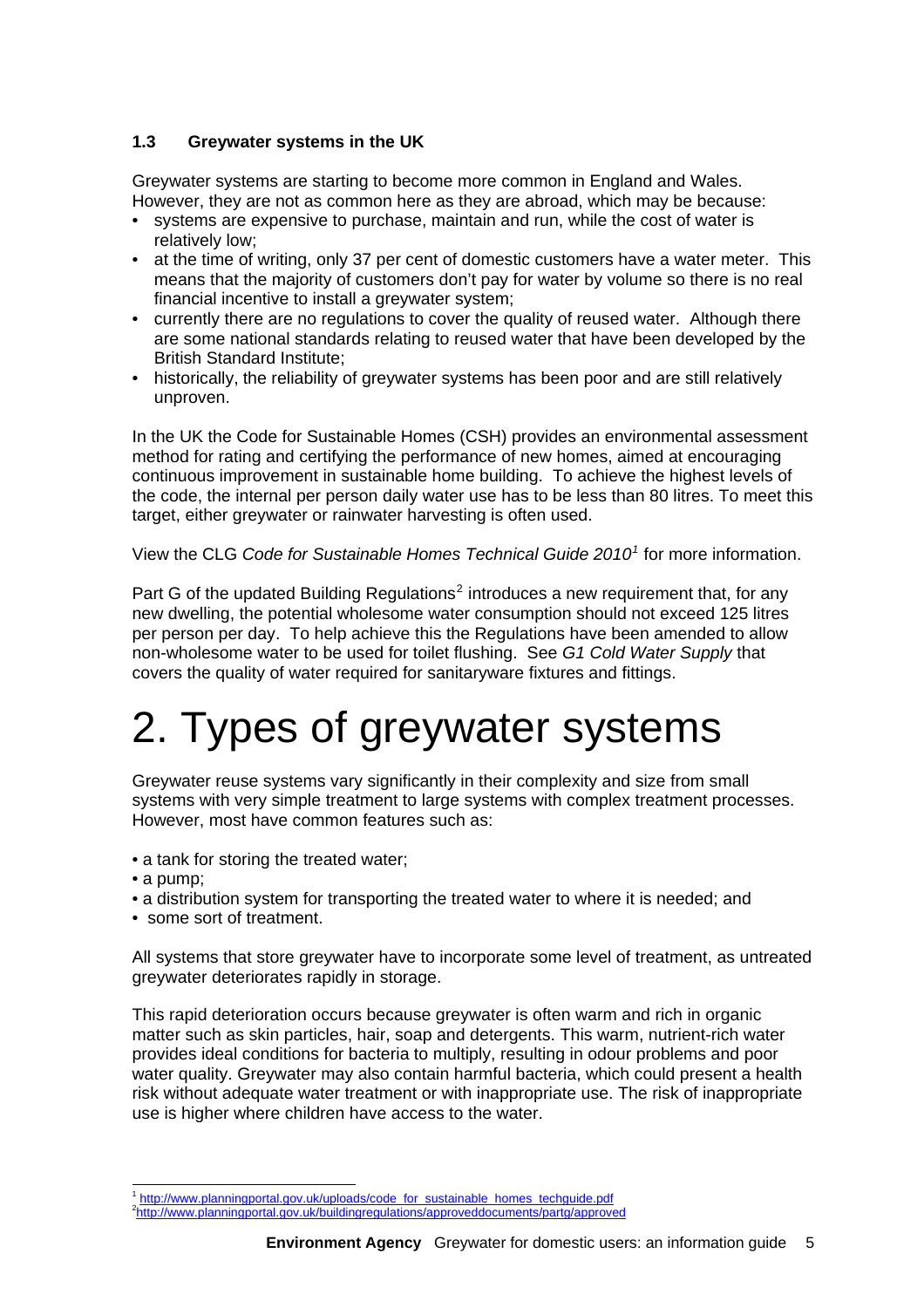<span id="page-6-0"></span>Greywater systems can be grouped according to the type of treatment they use. Note that the commercially available systems quoted in this guide are for illustration only. The Environment Agency does not recommend any particular manufacturer or system. All company websites cited in this guide were available as of February 2011.

#### **2.1 Direct reuse systems (no treatment)**

It is possible to reuse greywater without any treatment provided that the water is not stored for long before use. For example, once bath water has cooled, it can be used directly to water the garden.

Very simple devices are available to make this practical. Among these is the 'WaterGreen' by Droughtbuster UK Ltd<sup>[3](#page-6-1)</sup>, which is essentially a hose pipe with a small hand pump to create a siphon. This allows cooled bath water to be taken directly from the bath and sent through the hose to the garden (usually via an open window).

Using greywater in this way may not suit everyone, but it does provide an inexpensive and easy way of saving water and avoids greywater storage issues. It is particularly useful for keen gardeners when water use restrictions are in place. Experts usually advise that greywater should not be used on fruit or vegetable crops. See our website (<http://www.environment-agency.gov.uk/savewater>) for more information on water efficient gardening.

Other equipment is designed to reuse greywater direct from a sealed main drainage system. For example, a valve can be fitted to an external waste pipe that drains water from the bath or shower. This valve can be used to direct greywater to a water butt where, once cooled, it can be used for garden irrigation. An example of this type of valve is the 'Water Two<sup>'[4](#page-6-2)</sup> valve, which can be fitted to existing piping and switched to either divert greywater to a drain or to storage. The greywater is not treated, so must not be stored for too long because the water quality will deteriorate rapidly.

### **2.2 Short retention systems**

These systems take wastewater from the bath or shower and apply a very basic treatment such as skimming debris off the surface and allowing particles to settle to the bottom of the tank. For example, the 'Ecoplay' unit<sup>[5](#page-6-3)</sup> aims to avoid odour and water quality issues by treating the greywater to a basic standard and makes sure it is not stored for too long. If it is not used within a certain time, the stored treated water is released and the system is topped up with mains water. Potential water savings are dependent on usage patterns.

These systems use the simplest level of treatment so are relatively cheap to buy and run. The risk of equipment failure is reduced so expensive repairs (of more complex systems) can be avoided. According to the Ecoplay website the system is *'*maintenance free*'* with *'*no filters to clean or replace'. Another benefit of short retention systems is that they can be located in the same room as the source of greywater, reducing the need for expensive, dual-network plumbing.

 $\overline{a}$ 

<span id="page-6-1"></span><http://www.mygreenerhome.co.uk/water-savers-5/watergreen-syphon-pump-from-droughtbuster-80.html>

<span id="page-6-2"></span><http://www.watertwo.co.uk/index.htm>

<span id="page-6-3"></span><sup>5</sup> [www.ecoplay-system.com/default.aspx?id=1](http://www.ecoplay-system.com/default.aspx?id=1)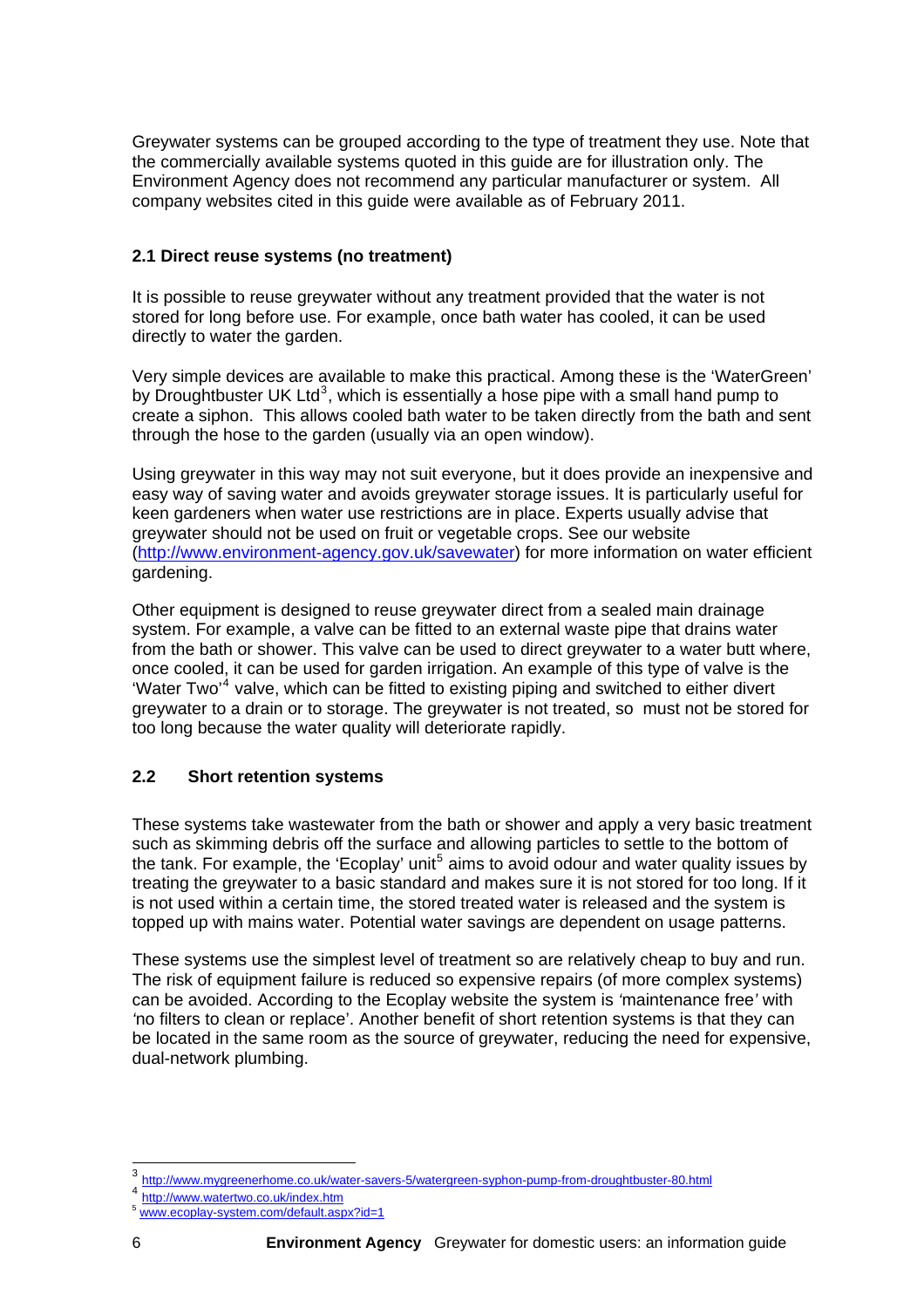<span id="page-7-0"></span>The Ecoplay systems is;

- only supplied to the domestic market (including hotels) where the balance of shower use and toilet flushing makes it relatively effective.
- suited to installing in newly built homes and renovation projects, but maybe more difficult to retrofit.

#### **2.3 Basic physical and chemical systems**

Some systems use a filter to remove debris from greywater before storing and use chemical disinfectants (e.g. chlorine or bromine) to stop bacterial growth during storage. You will need to assess the overall costs and benefits as using disinfectant has an environmental impact and cost implications.

The Environment Agency's study (NWDMC 2000) on this type of system reported:

- water savings ranged from less than 6 to over 32 per cent of total water use;
- reliability varied;
- filters required regular cleaning to avoid blockages;
- occurrence of odour problems due to either poor water quality or high levels of disinfectant;
- instances where the system had failed and switched to mains back-up with users unaware of the failure.

Other studies have also revealed similar reliability issues. For example, South Staffordshire Water installed and monitored physical/chemical greywater systems in a block of flats and found them unreliable $6$ . Some residents were initially happy with the systems but, with time, residents identified problems such as odour, performance, noise and water poor quality. These problems were exacerbated by difficulties in gaining access to the systems in the flats for service and repair, and eventually led to their removal. The payback was estimated at over 65 years which, in this case, was significantly longer than the life of the systems.

This project highlighted the technical and practical issues that can occur with the installation of basic greywater systems. For example, access issues could have been avoided if a communal system had been installed instead of individual systems in each flat.

### **2.4 Biological systems**

Biological systems vary in their complexity and form, but the concept is the same: bacteria are used to remove organic material (contamination) from wastewater. The process uses the principles employed at sewage treatment works. Oxygen is introduced to wastewater to allow the bacteria to 'digest' the organic contamination. Different systems supply oxygen in different ways; some use pumps to draw air through the water in storage tanks while others use plants to aerate the water.

In nature, reeds thrive in waterlogged conditions by transferring oxygen to their roots. Biological systems generally use reed beds to add oxygen to wastewater and allow naturally occurring bacteria to remove organic matter. Wastewater can be passed through the soil/gravel in which the reeds are growing and the bacteria fed by oxygen from the reeds and nutrients from the wastewater decompose the waste. Reed beds are an established method for treating wastewater/sewage and can also be used to treat

<span id="page-7-1"></span> 6 South Staffordshire Water, 2004 *A Study on the Effectiveness of Grey Water Recycling Technology.*  [Unpublished]*.*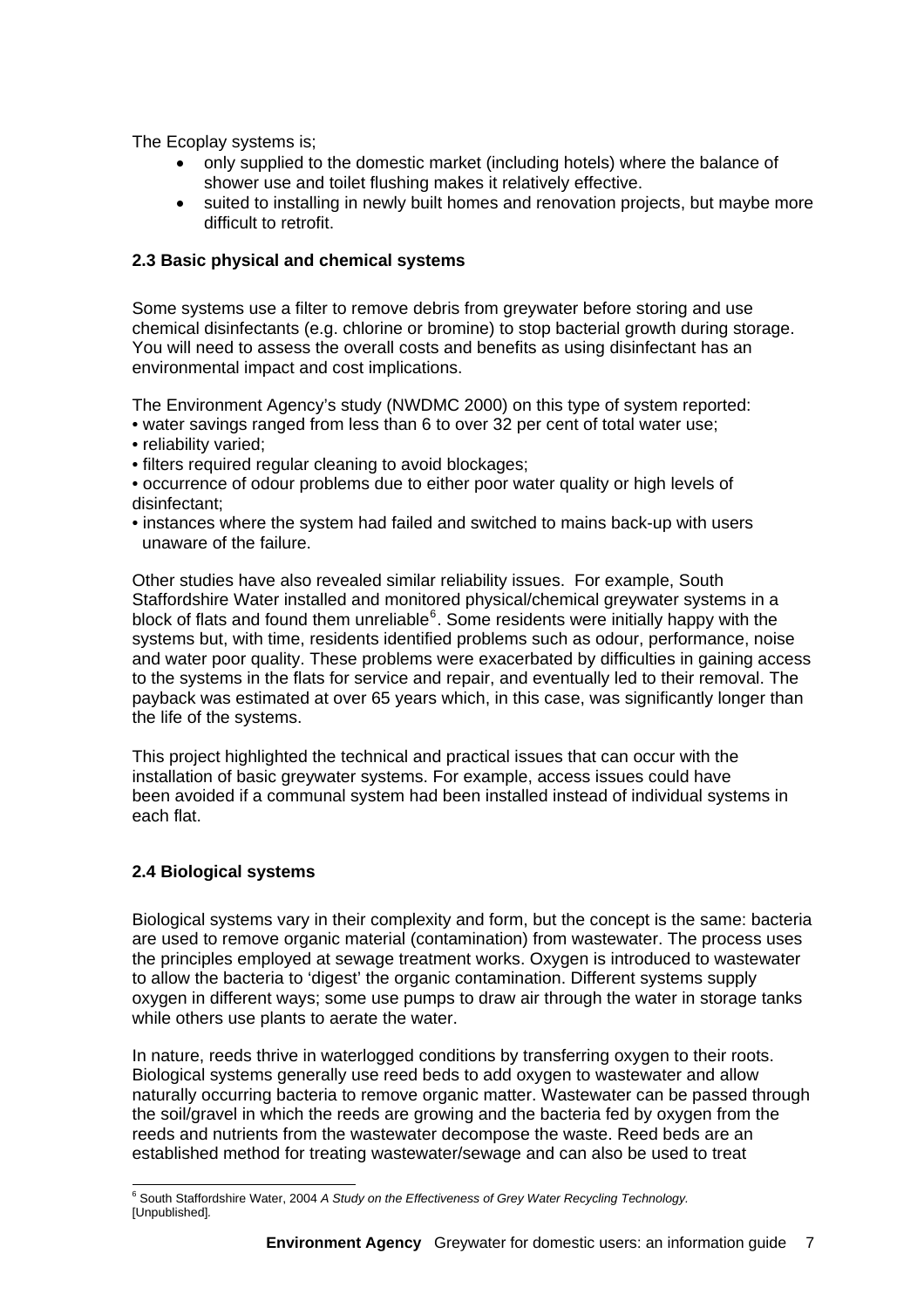<span id="page-8-0"></span>greywater. However, they require some expertise to create and/or maintain and availability of a suitable, relatively large outside area.

Water Works UK markets a system called GROW (Green Roof Water Recycling System<sup>[7](#page-8-1)</sup>). This system uses a series of gravel-filled troughs which filter greywater through a reed bed containing active bacteria. The greywater is pumped to the gravel troughs where it passes through the filter for around 18 hours. This filtered water then passes through an ultraviolet (UV) filter to kill any remaining bacteria and is dyed green to distinguish it from potable water.

A second system (GROW2) is now available, which is a smaller version and is designed for individual households. The system costs approximately £800 plus installation and can be positioned in the garden if no appropriate roof area is available ${}^{8}$  ${}^{8}$  ${}^{8}$ .

#### **2.5 Bio-mechanical systems**

The most advanced domestic greywater treatment systems use a combination of biological and physical treatment. An example of such a system is the 'AquaCycle® [9](#page-8-3)00'<sup>9</sup>. This system was developed in Germany where greywater systems are more common. The 'AquaCycle® 900' is a substantial system about the size of a large fridge, which means it needs to be installed in a basement or garage. It is best installed during construction and is not suitable for retrofitting into existing buildings due to cost and other practical difficulties.

The AquaCycle® 900 is an 'all-in-one' unit which treats and stores water in three enclosed tanks. Greywater is filtered through self-cleaning filters as it flows into the storage unit. Organic matter is removed by microbial cultures formed on rubber chips. Solid material is allowed to settle to the bottom of the tank and is removed automatically. The system encourages bacterial activity by bubbling oxygen through the water. The final stage of the system is UV disinfection to remove any remaining bacteria. This process claims to produce treated water that meets EU bathing water standards.

Another commercially available all-in-one system is the 'WME- $4'$ <sup>[10](#page-8-4)</sup> which uses biological pre-treatment through aeration and then membrane filtration to produce high quality treated greywater.

Combining physical and biological treatment generally produces the highest quality water, but it also uses a significant amount of energy (see section 6), is expensive to purchase and operate (the AquaCycle® 900 costs around £3,000 to buy), and maintenance costs are uncertain.

This high level of water quality may not be required if the use of treated greywater is restricted in an individual property for toilet flushing. But where stored greywater is treated to a high standard, there is potential for its use in other applications such as vehicle washing. A high standard of water quality may also be required in communal systems to overcome both real and perceived risks associated with using the treated water.

l  $\frac{7}{8}$  <http://www.wwuk.co.uk/grow.htm><br> $\frac{8 \text{ http://www.wuk.co.uk/grow2.htm}}{8}$ 

<span id="page-8-2"></span><span id="page-8-1"></span>

<span id="page-8-4"></span><span id="page-8-3"></span><sup>9</sup> <http://www.freewateruk.co.uk/greywater-III.htm>

<sup>10</sup> <http://www.aqua-lity.co.uk/index.php?id=118>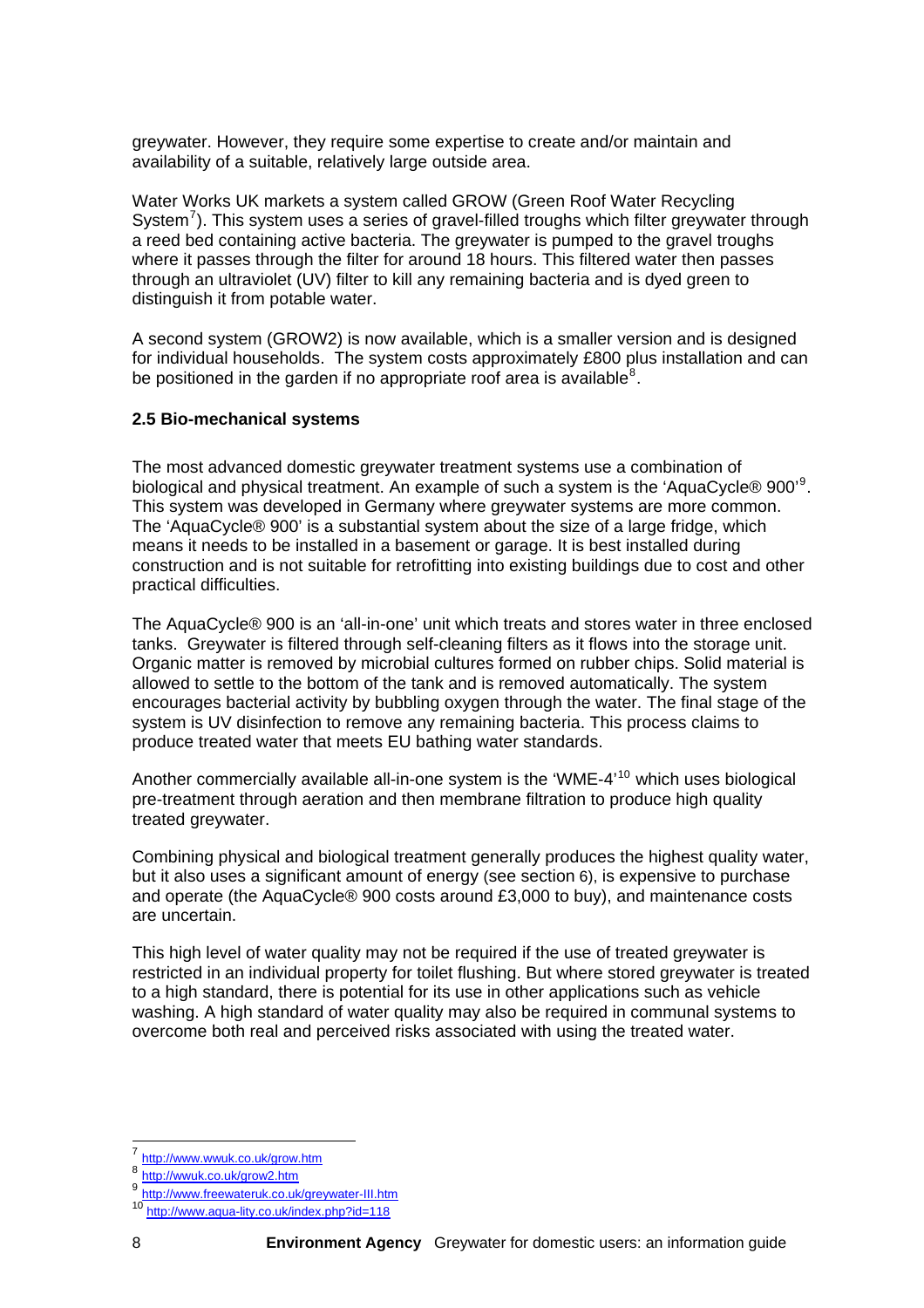#### <span id="page-9-0"></span>**2.6 Integrated greywater/rainwater systems**

Integrated systems use both treated greywater and harvested rainwater. These systems can be used where one or the other of the non-potable sources are insufficient to meet the end uses. You should only consider these systems if, after calculating the individual system separately, neither is sufficient to meet the intended demand on its own.

Integrated systems need careful planning prior to installing because complications can arise. As a minimum, you should consider the following:

- The rainwater harvesting and greywater reuse system should conform to national standards. See *BS 8525-1:2010 Greywater Part 1 – a code of practice*[11](#page-9-1) (**BS 8525**), *BS 8515:2009 Rainwater Harvesting Systems – Code of Practice*[12](#page-9-2) (**BS 8515**) and the Environment Agency information guide on rainwater harvesting<sup>[13](#page-9-3)</sup> for more guidance.
- Sizing of the storage capacity requires detailed calculations, and the ratio of demand from greywater and rainwater should be determined.
- Water quality still needs to meet or exceed the guidelines referenced in section 4.
- The overflow from an integrated system must be discharged into the foul sewer, from the point when greywater has been introduced, as only surface water is permitted to be discharged into water courses, surface water sewers or storm drains.

On its own, the overflow from a rainwater harvesting system can be discharged into surface sewers. However, an integrated system will normally require all overflows to discharge to foul sewer as the two non-potable sources may be mixed in the same tank. This means that the water is not of sufficient quality to be discharged into water courses. It may be possible for a combined system to have an overflow into the storm drain, but only if it is guaranteed that the rainwater will not be mixed with greywater when overflowing. This may involve using a diverter valve for example.

An example of a successfully installed integrated rainwater/greywater system can be found in Germany. In Aachen, Decren Water Consultants<sup>[14](#page-9-4)</sup> installed a combined system in a local house.

An external tank was installed to collect the greywater from the house and aerated filtration treated the greywater and reduced bacterial content. The treated greywater fed into the tank along with harvested rainwater and was used for toilet flushing and also to supply the washing machine.

# 3. Supply and demand

On average, every person in England and Wales uses around 150 litres of water per day (l/p/d). About a third of this is used for toilet flushing and this proportion could potentially be replaced by treated greywater. Figure 1 shows the elements (micro components) of the average demand for water in measured households.

l

<sup>11</sup> BS 8525-1:2010 Greywater Part 1 – a code of practice*,* [www.standardsuk.com](http://www.standardsuk.com/)

<span id="page-9-2"></span><span id="page-9-1"></span><sup>12</sup> BS 8515:2009 Rainwater harvesting systems – Code of practice, [www.standardsuk.com](http://www.standardsuk.com/)

<span id="page-9-3"></span><sup>13</sup> http://www.environment-agency.gov.uk/static/documents/Leisure/geho0108bnpnee\_886[79](http://www.standardsuk.com/)0.pdf<br>14 http://www.dwc-water.com/technologies/grey-water-recycling/index.html

<span id="page-9-4"></span>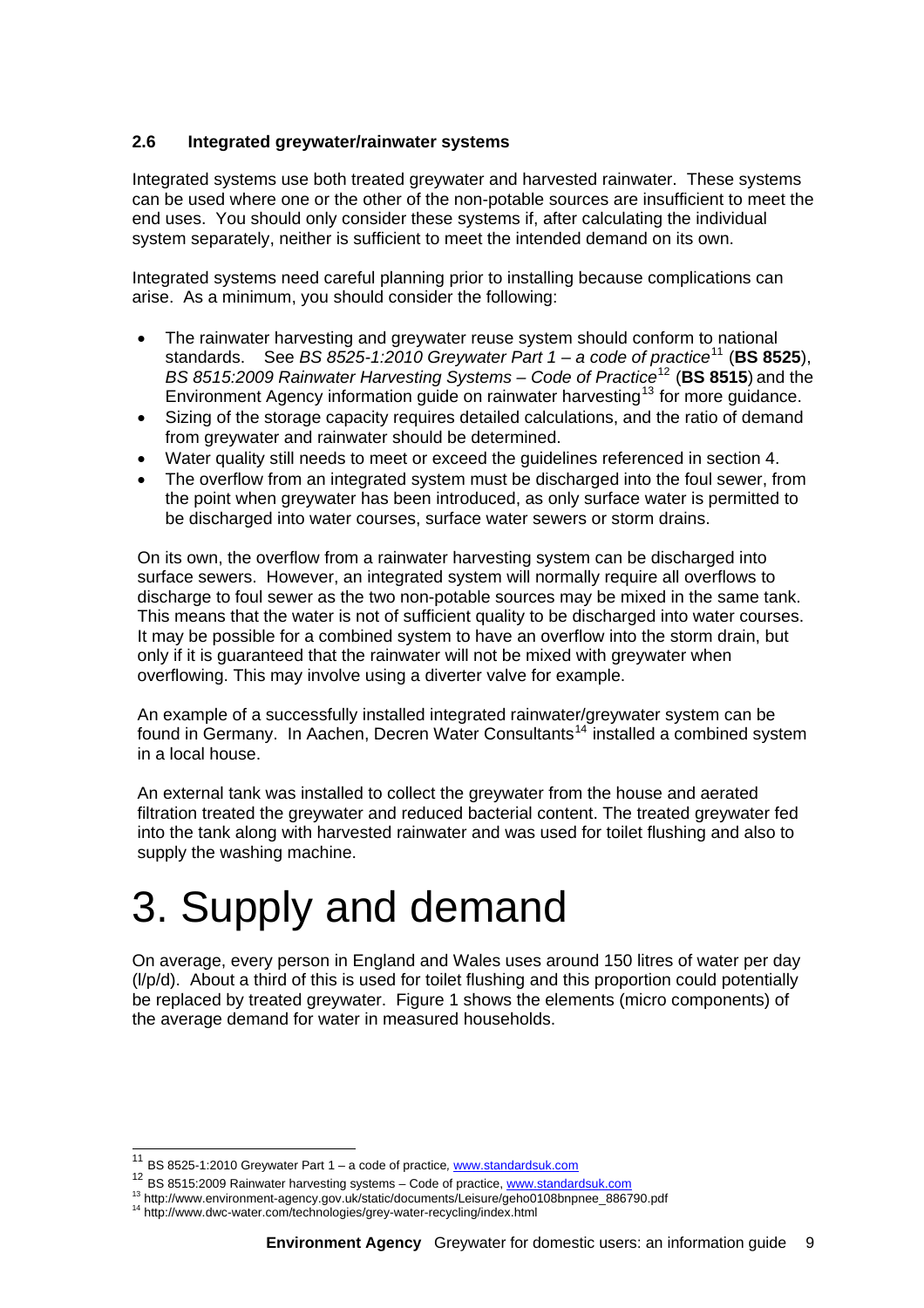#### <span id="page-10-0"></span>**Figure 1 – Current Demand**<sup>[15](#page-10-1)</sup>



**Figure 1: Measured total England and Wales microcomponent use 2009-10 (%)**

Figure 1 shows that the volume of water used to flush the toilet in a typical household is slightly smaller than the volume of water available from showers, baths and washbasins. This suggests that water demand for toilet flushing could be met by reusing greywater. This would provide significant savings as toilet flushing represents a relatively large proportion of household demand.

However, forecasts show that a decreasing proportion of water will be used for toilet flushing and an increasing proportion used for personal washing. This is due to an increase in:

- installing progressively lower flush toilets
- installing high water consumption showers
- mains pressure for hot water systems.

The trends show there is still more than enough greywater available to meet the demand for toilet flushing. However, the amount of water saved would be lower. Where ultra low flush toilets are installed, the potential savings become smaller still. Smaller water savings lead to longer payback periods so, as toilet technologies improve, the potential for water saving through greywater recycling reduces.

#### **3.1 Demand for greywater**

Your water demand should be the driver for which type of system to select. This will prevent unnecessary collection and treatment of greywater you won't use. Use the hierarchy below to consider potential non-potable uses:

- **1.** WC flushing;
- **2.** external use non-spray;
- **3.** laundry use; and
- **4.** external use spray.

Water use patterns vary widely between households. This is why greywater systems have to be assessed for suitability in specific households. For example, some households

<span id="page-10-1"></span>l <sup>15</sup> Environment Agency 2010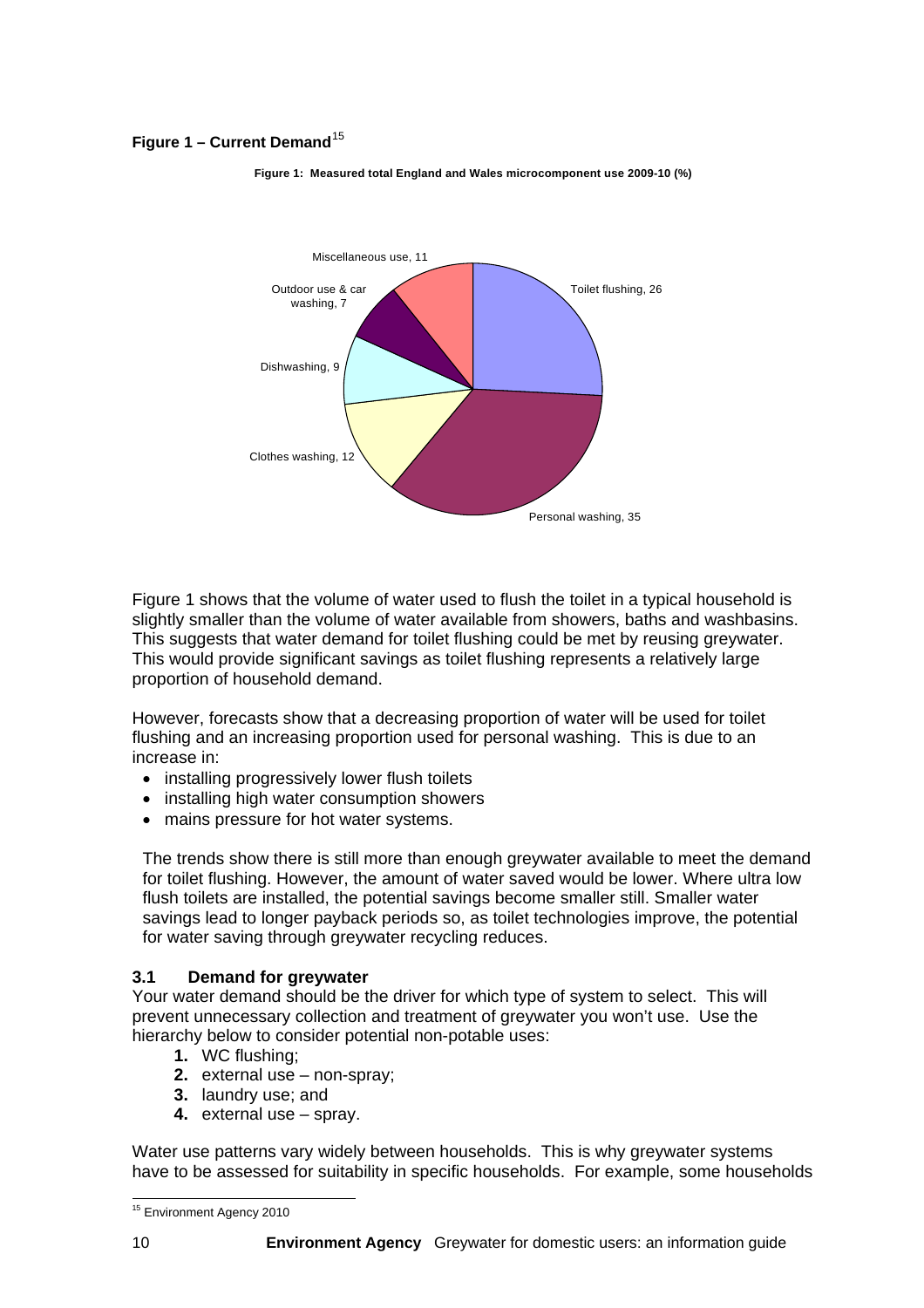<span id="page-11-0"></span>may use a large amount of water for showering and bathing in the morning and evening, and spend most of the day at work where other toilet facilities are available. This situation would produce a surplus of greywater and water savings would be minimal. Alternatively, occupants could have a low use of water for bathing and spend the majority of the day at home, therefore using a larger amount of water for flushing the toilet. This would create a higher demand for treated greywater than the quantity available and would also lead to minimal water savings.

Communal greywater systems can potentially avoid the problem of uneven supply and demand encountered by a single household system as people's different consumption patterns cancel each other out. Maintenance may also be easier – cheaper per household and of a higher standard as it can be undertaken by qualified staff.

Using greywater as a source of non-potable water can provide a more reliable and consistent supply of water than that available from rainwater harvesting. This is a distinct advantage over the use of rainwater as a supply of non-potable water. The supply of greywater will be reliable throughout the year, reducing the amount of mains back-up required at peak times when the mains water supply is already stretched.

### **3.2 Perceptions of greywater systems**

Popularity of reused greywater systems is affected by perception. A positive attitude to the use of greywater for toilet flushing is supported by the findings of a number of studies (WROCS, 2000[16](#page-11-1) and Ogoshi *et a*l 2001[17](#page-11-2)). Other uses that require more direct contact, such as watering the garden are generally less accepted.

Studies into people's perceptions of communal recycling schemes have found that users prefer to reuse their own greywater rather than someone else's (Jeffrey 2002). Research suggests that where communal systems are installed, people prefer larger 'city wide' schemes where the source of the water is anonymous, and not more local schemes where they may know many of the people involved (Po et al. 2003).

The acceptability of greywater reuse is heavily influenced by what its used for. For example use in golf courses, parks and industry is relatively well accepted, but reuse in people's houses is less popular. Furthermore, acceptability is lower for water uses where contact with the reused water is greater (e.g. in washing machines) than it is for water uses where contact is minimal, for example, toilet flushing (Jeffrey 2002).

# 4. Regulations

### **4.1 Water quality**

Water quality is a wide term covering physical, chemical and biological quality.

• **Physical quality** includes how clear the water is (that is, turbidity), total suspended solids in the water and its temperature.

• **Chemical quality** includes how acid or alkaline the water is (that is, pH), how much disinfectant is present (residual chlorine or bromine), the amount of dissolved oxygen in the water and biochemical oxygen demand (BOD) – a measure of the amount of organic material in the water.

• **Biological quality** mainly relates to the presence of bacteria and viruses. The groups of

<span id="page-11-1"></span>l <sup>16</sup> Water Recycling Opportunities for City Sustainability (WROCS) (2000). Final report to the industrial collaborators. Cranfield University, UK.

<span id="page-11-2"></span><sup>17</sup> Ogoshi, M., Suzuki, Y. and Asano, T. (2001) Water reuse in Japan. *Wat. Sci. Tech.*, **43**(10), 17–23.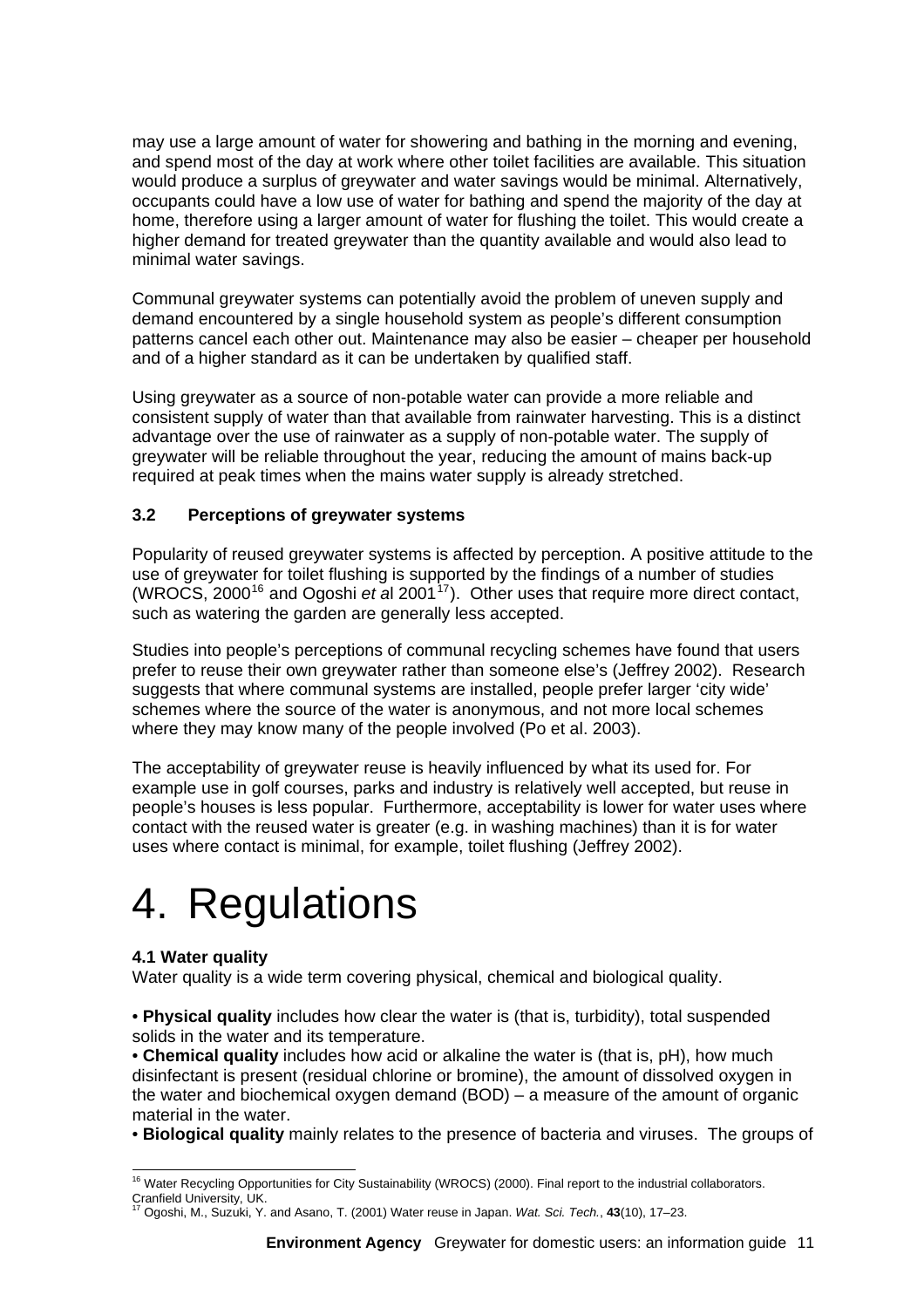<span id="page-12-0"></span>bacteria chosen as indicators of biological water quality are those abundant in human and animal faeces. Their presence indicates faecal contamination.

It is important that the water we use is fit for purpose. Treated greywater will not be of the same water quality as mains water so you should be aware of;

- the type of contamination:
- what the risks could be; and
- how clean the water needs to be.

#### **4.1.1 Type of contamination**

Greywater from showers, baths and washbasins will often be contaminated with human intestinal bacteria and viruses as well as organic debris such as skin particles and hair. Greywater will also contain residues of soaps, detergents and other cosmetic products that often contain nutrients that help bacteria develop. This combination of bacteria, organic material and nutrients provides ideal conditions for bacterial growth. This is exacerbated by the relatively high temperature of greywater, which can further encourage the growth of bacteria further. This is why untreated greywater should never be stored for more than a few hours.

#### **4.1.2 Potential risks?**

The most significant risk from greywater is exposure to pathogenic micro-organisms derived from faecal contamination. However, the physical and chemical characteristics of greywater are also important as these can encourage the growth of bacteria, interfere with treatment or disrupt the operation of fittings that use water. For these reasons, the physical, chemical and biological water quality of greywater must be suitable for its intended use.

#### **4.1.3 How clean does the water need to be?**

While stringent standards guard drinking water quality in the UK, there are no regulatory standards for the quality of non-potable water. Many groups have called for appropriate standards for non-potable water to overcome concerns about potential health hazards and to bolster public confidence in using non-potable water. However, the enforcement of such standards would be difficult as most systems are independently owned and maintained.

#### **4.2 Water monitoring**

Whilst there are no regulations covering the quality of reused water, the British Standards Institute (BSI) has produced some guidelines for both greywater and rainwater reuse. For the first time, guidance introduces embedded water quality parameters for water reuse applications. Compliance with these parameters is designed to ensure public health is not compromised.

The guidelines in **BS 8525** have taken the standards included in the Bathing Water Directive<sup>[18](#page-12-1)</sup> and developed values based on detailed research into specific applications where greywater is to be used.

Guidelines and monitoring arrangements are displayed in the tables below<sup>[19](#page-12-2)</sup>. The guidance recommends that whilst frequent water sampling is not necessary, it is good practice to observe water quality during maintenance checks.

<span id="page-12-2"></span> $\overline{a}$ 

<span id="page-12-1"></span><sup>18</sup> [http://ec.europa.eu/environment/water/water-bathing/index\\_en.html](http://ec.europa.eu/environment/water/water-bathing/index_en.html)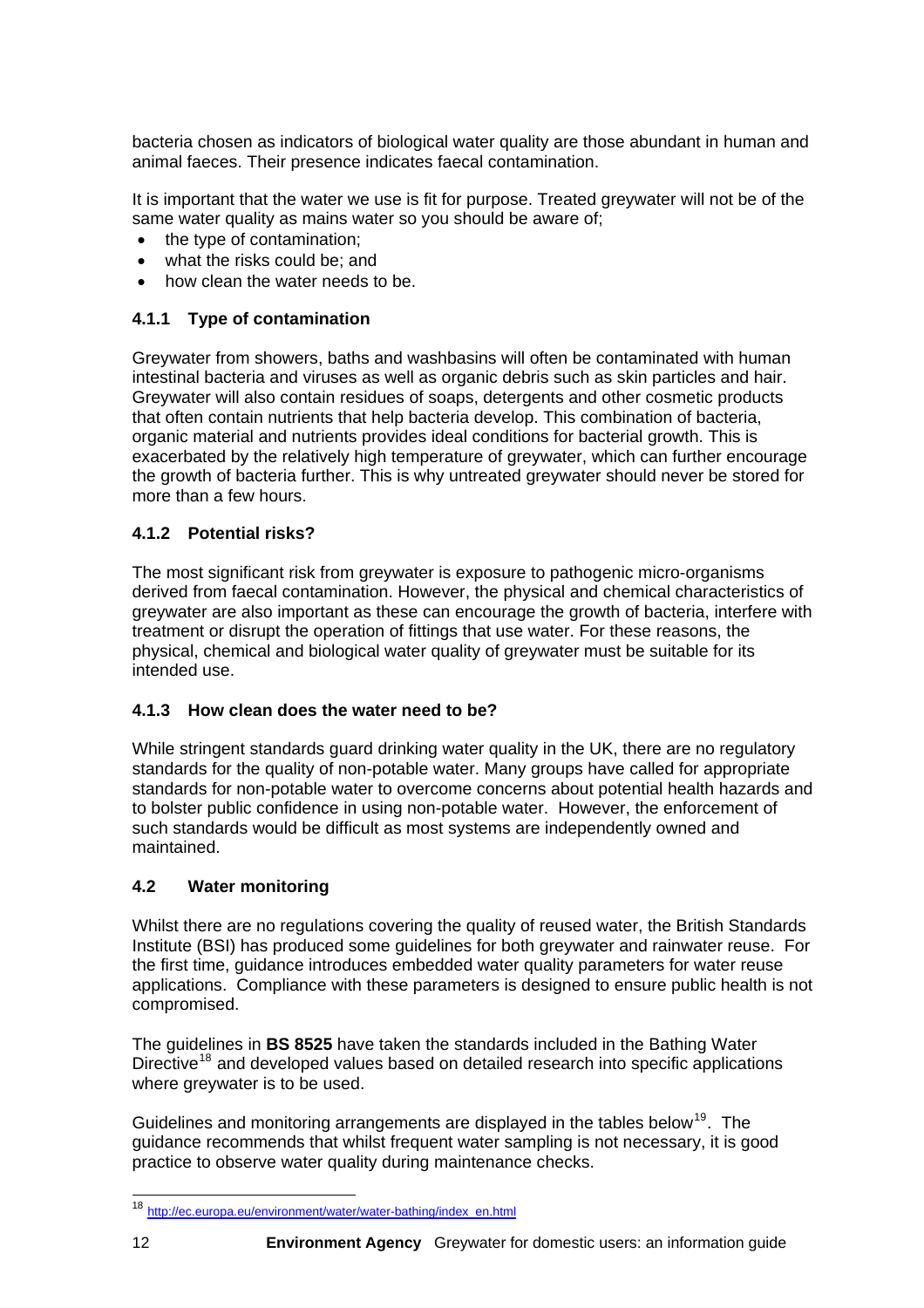The four microbiological water quality indicators that are looked at are:

- Escherichia coli
- Enterococci
- Legionella
- Total coliforms

Table 1 gives guidelines for monitoring the bacteriological health risk of greywater systems. Use with the traffic light system shown in table 2.

| <b>Parameter</b>                                          | <b>Spray</b><br>application                                     | <b>Non-spray application</b> |                    |                           | <b>System type</b>                                 |
|-----------------------------------------------------------|-----------------------------------------------------------------|------------------------------|--------------------|---------------------------|----------------------------------------------------|
|                                                           | Pressure washing,<br>garden sprinkler<br>use and car<br>washing | <b>WC</b><br>flushing        | Garden<br>watering | Washing<br>machine<br>use |                                                    |
| Escherichia coli<br>(number/100mL)                        | Not detected                                                    | 250                          | 250                | Not detected              | Single site and<br>communal<br>domestic<br>systems |
| <i>Intestinal</i><br><i>(enterococci</i><br>number/100mL) | Not detected                                                    | 100                          | 100                | Not detected              | Single site and<br>communal<br>domestic<br>systems |
| Legionella<br>pneumophila<br>(number/100mL)               | 10                                                              | N/A                          | N/A                | N/A                       | Where analysis is<br>necessary                     |
| <b>Total coliforms</b><br>(number/100mL)                  | 10                                                              | 1000                         | 1000               | 10                        | Single site and<br>communal<br>domestic<br>systems |

**Table 1 – Guideline values (G) for bacteriological monitoring** 

| Table 2 - Interpretation of results from bacteriological monitoring |  |  |
|---------------------------------------------------------------------|--|--|
|                                                                     |  |  |

| Sample result <sup>A)</sup> | <b>Status</b> | <b>Interpretation</b>                                              |
|-----------------------------|---------------|--------------------------------------------------------------------|
| $\mathsf{G}$                | Green         | System under control                                               |
| G to 10G                    | Amber         | Re-sample to confirm result<br>and investigate system<br>operation |
| $> 10G^{B}$                 | Red           | Suspend use of greywater<br>until problem is resolved              |

l

A) G = guideline value (see Table 1).<br><sup>B)</sup> In the absence of *E.coli, Intestinal enterococci* and *Legionella*, where relevant, there is no need to suspend use of the system if levels of coliforms exceed 10 times the guideline value.

Table 3 looks at the parameters relating to system operation, and provides an indication of the water quality that a well designed and maintained system is expected to achieve for the majority of operating conditions. Interpret this information with reference to table 4.

<sup>&</sup>lt;sup>19</sup> Permission to reproduce extracts from BS 8525 is granted by BSI. British Standards can be obtained in PDF or hard copy formats from the BSI online shop: [www.bsigroup.com/Shop](http://www.bsigroup.com/Shop) or by contacting BSI Customer Services for hardcopies only: Tel: +44 (0)20 8996 9001, Email: **[cservices@bsigroup.com.](mailto:cservices@bsigroup.com)**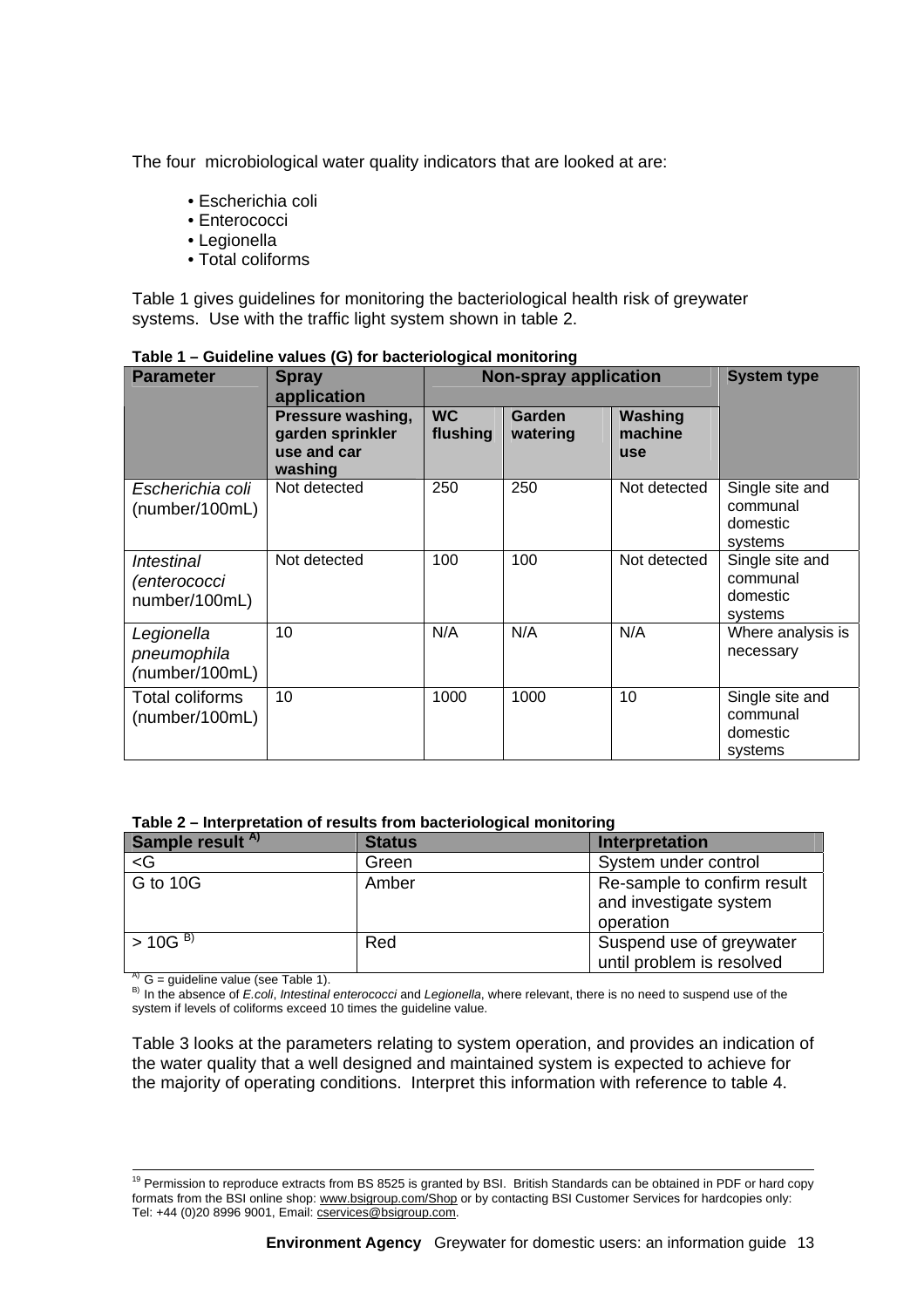| Parameter <sup>)</sup>        | <b>Spray application</b>                                        |                       | <b>Non-spray application</b> |                                  | <b>System type</b>                              |
|-------------------------------|-----------------------------------------------------------------|-----------------------|------------------------------|----------------------------------|-------------------------------------------------|
|                               | Pressure washing,<br>garden sprinkler<br>use and car<br>washing | <b>WC</b><br>flushing | <b>Garden</b><br>watering    | Washing<br>machine<br><b>use</b> |                                                 |
| <b>Turbidity NTU</b>          | $<$ 10                                                          | $<$ 10                | N/A                          | $<$ 10                           | All systems                                     |
| pH (pH units)                 | $5 - 9.5$                                                       | $5 - 9.5$             | $5 - 9.5$                    | $5 - 9.5$                        | Single site and<br>communal<br>domestic systems |
| Residual<br>chlorine (mg/L)   | 2.0                                                             | 2.0                   | < 0.5                        | 2.0                              | All systems where<br>used                       |
| Residual<br>bromine<br>(mg/L) | 0.0                                                             | N/A                   | 0.0                          | N/A                              | All systems where<br>used                       |

#### <span id="page-14-0"></span>**Table 3 – Guideline values (G) for general system monitoring**

<sup>3</sup>In addition to these parameters, all systems should be checked for suspended solids and colour. The treated greywater should be visually clear, free from floating debris and not objectionable in colour for all uses. Colour is particularly relevant for washing machine use.

#### **Table 4 - Interpretation of results from system monitoring**

| Sample result <sup>A)</sup> | <b>Status</b> | Interpretation              |
|-----------------------------|---------------|-----------------------------|
| $\lt G$                     | Green         | System under control        |
| $>\!G$                      | Amber         | Re-sample to confirm result |
|                             |               | and investigate system      |
|                             |               | operation                   |

 $A$ ) When monitoring pH, the system is considered to be under control (green status) when levels are within the range recommended in Table 3. If levels are outside this range, the system status becomes amber and re-sampling is necessary. Where colour or suspended solids are present at levels which are questionable, it is necessary to investigate the system operation to resolve the problem.<br><sup>B)</sup> G = guideline value (see Table 3).

The tables provide an indication of the water quality that a well designed and maintained system is expected to achieve for the majority of operating conditions.

#### **4.3 Water fittings**

The Water Supply (Water Fittings) Regulations 1999<sup>[20](#page-14-1)</sup> govern the efficient use and protection of drinking water in England and Wales. They apply to all plumbing systems, water fittings and equipment supplied from the public water supply.

These Regulations require that the correct level of backflow prevention is provided to prevent contamination of the public mains water supply. For greywater systems this is usually in the form of an air gap, which will prevent non-potable water entering the mains water supply.

You should discuss backflow prevention for specific appliances with the manufacturer to ensure that a suitable fluid category 5 (air gap) backflow prevention has been incorporated into the appliance.

l

<span id="page-14-1"></span><sup>&</sup>lt;sup>20</sup> Statutory Instrument 1999 No. 1148 ([http://www.hmso.gov.uk/si/si1999/19991148.htm\)](http://www.hmso.gov.uk/si/si1999/19991148.htm) and Statutory Instrument 1999 No. 1506 ([http://www.opsi.gov.uk/si/si1999/19991506.htm\)](http://www.opsi.gov.uk/si/si1999/19991506.htm)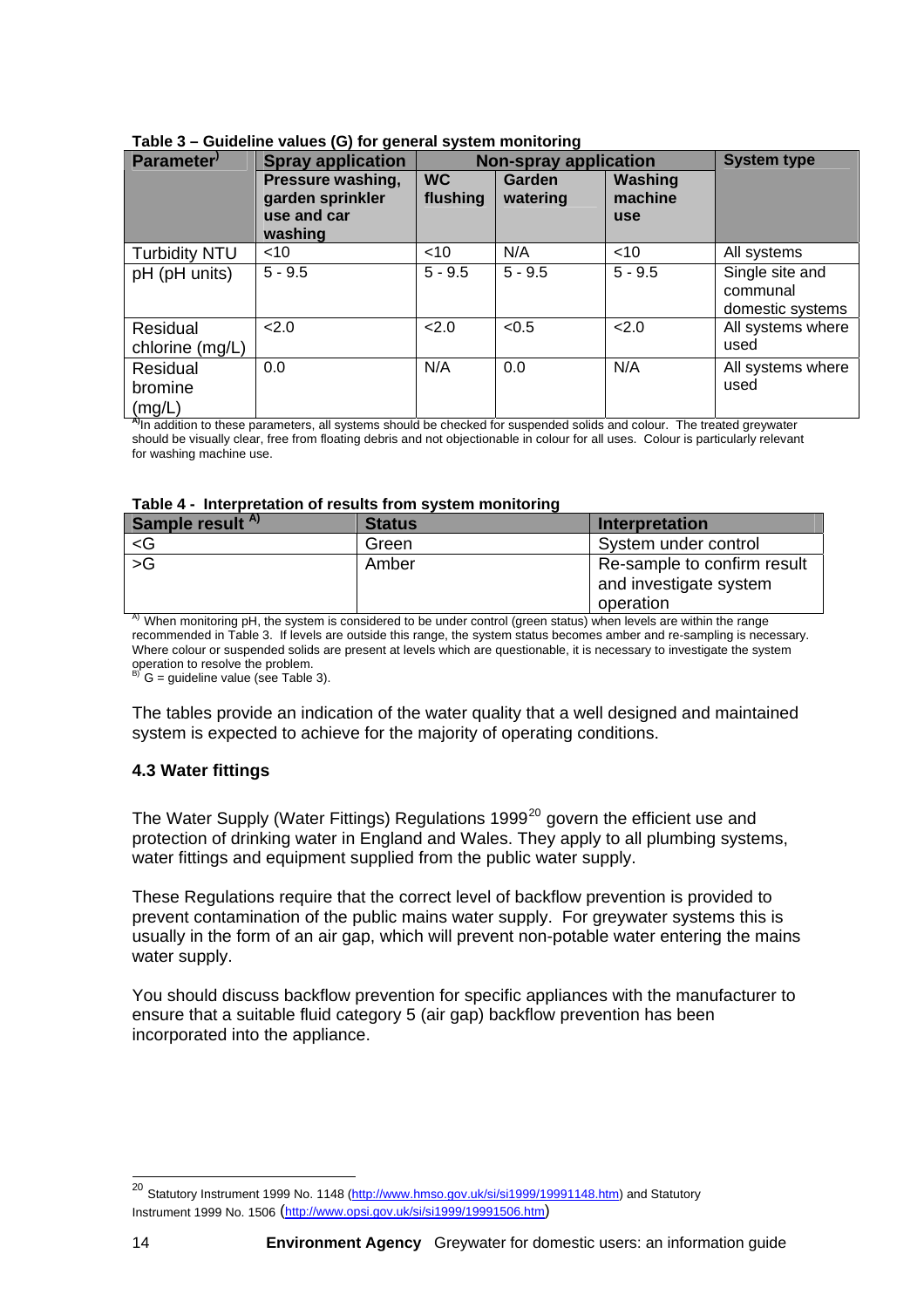### <span id="page-15-0"></span>**4.4 Water Regulations Advisory Scheme (WRAS)[21](#page-15-1)**

To manage the risk of accidental cross-connections between potable and non-potable supplies, it is important to follow the good practice described in *Guidance on Marking and Identification of Pipework for Reclaimed (Greywater) Systems produced by the Water* Regulations Advisory Scheme (WRAS) (WRAS 1999).

WRAS offer independent guidance and advice on the regulations and publish a number of useful free to access guides.

WRAS Information and Guidance note  $9-02-05^{22}$  $9-02-05^{22}$  $9-02-05^{22}$  states that:

- It is important that all pipework supplying reused water is readily identifiable to those who come across it for the first time.
- Pipework should be both recognisable and distinguishable from that supplying mains water.
- Pipes must be marked and labelled.

In accordance with BS 1710:1984 '*Identification of pipelines and services'* pipes that distribute reused water should be colour coded with a green-black-green banding:

- The basic identification colour, green, identifies the contents as water and the banding should be approximately 150mm wide.
- The code indicator colour, black, identifies the contents as unwholesome reused water and should be approximately 100mm in width.

In domestic properties the pipework is likely to be smaller, but the same principles apply.

#### **Figure 2: suggested labelling of internal pipes containing reclaimed water for both nondomestic and domestic properties.**



#### The WRAS guidelines also recommend reclaimed water pipeline apparatus are identified by signage which clearly identifies that an unwholesome reused water system is in use. An example is shown in Figure 3.

<span id="page-15-2"></span><span id="page-15-1"></span> $21$ 

<sup>21</sup> [www.wras.co.uk](http://www.wras.co.uk/) 22 [http://www.wras.co.uk/PDF\\_Files/IGN%209.02.05.%20version%202%20April%202011.pdf](http://www.wras.co.uk/PDF_Files/IGN%209.02.05.%20version%202%20April%202011.pdf)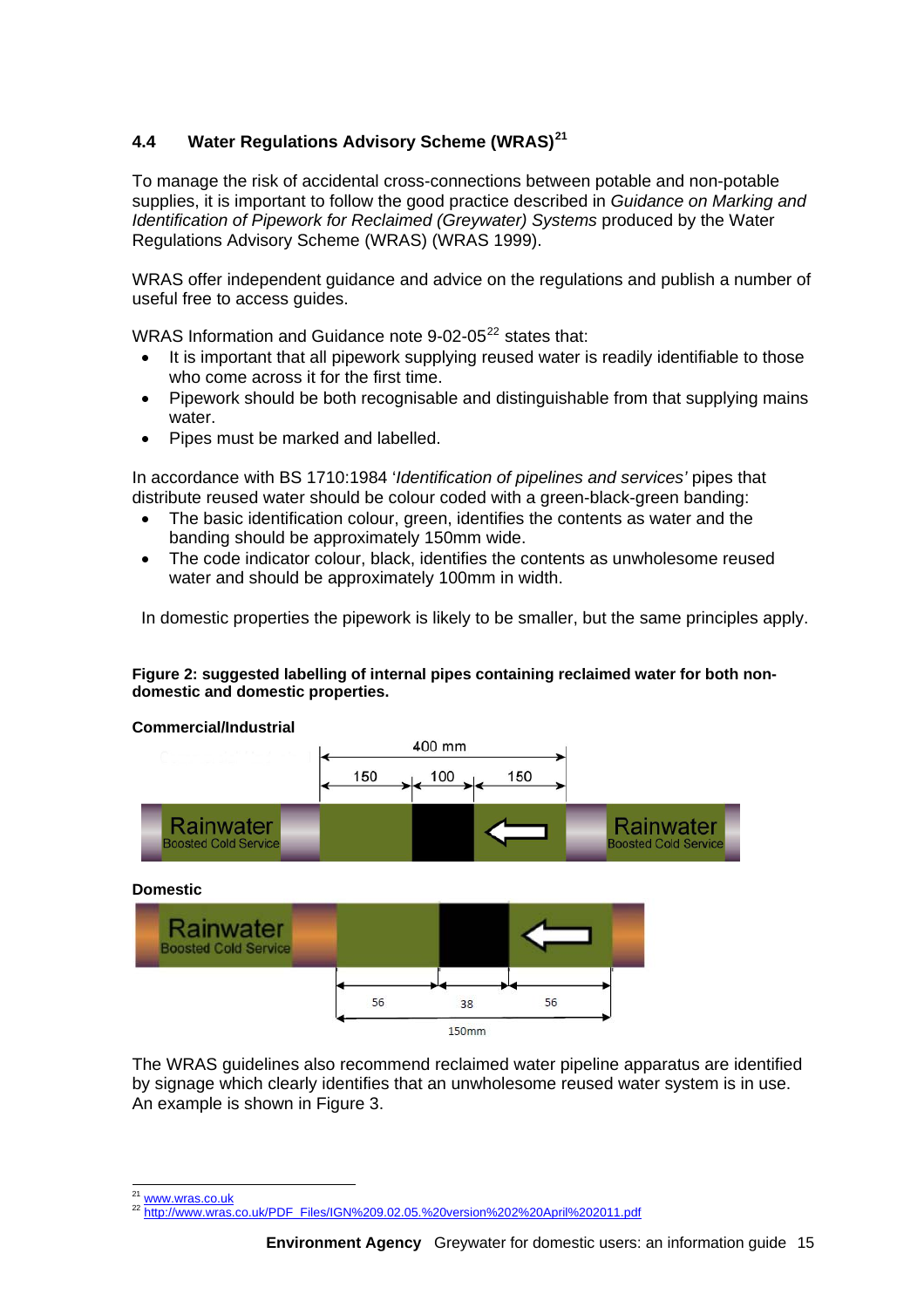

**Figure 3: typical reclaimed water marker plate as shown in the WRAS guidelines** 

It is also recommended that a label is attached to the incoming stop valve or other key points so that users are aware that a reused water system has been installed (see figure 4).

**Figure 4: Example label for use at stop valve and other key connection points**



Further guidance is made by The National Joint Utilities Group (NJUG) *Guidelines on the Positioning and Colour Coding of Underground Utilities' Apparatus*[23](#page-16-0)*.* NJUG focus on promoting best practice and safety.

This includes recommendations for the colours of pipework to identity different uses. For greywater, they recommend that pipework is black with green stripes. This is only an industry practice guide, and it should not be assumed that all services will conform to the recommendations for colour coding. However it must be recognised that blue coloured pipe is universally accepted for drinking water use and therefore should not be used for any non-wholesome uses.

<span id="page-16-0"></span> $\overline{\phantom{a}}$ <sup>23</sup> [www.njug.org.uk](http://www.njug.org.uk/)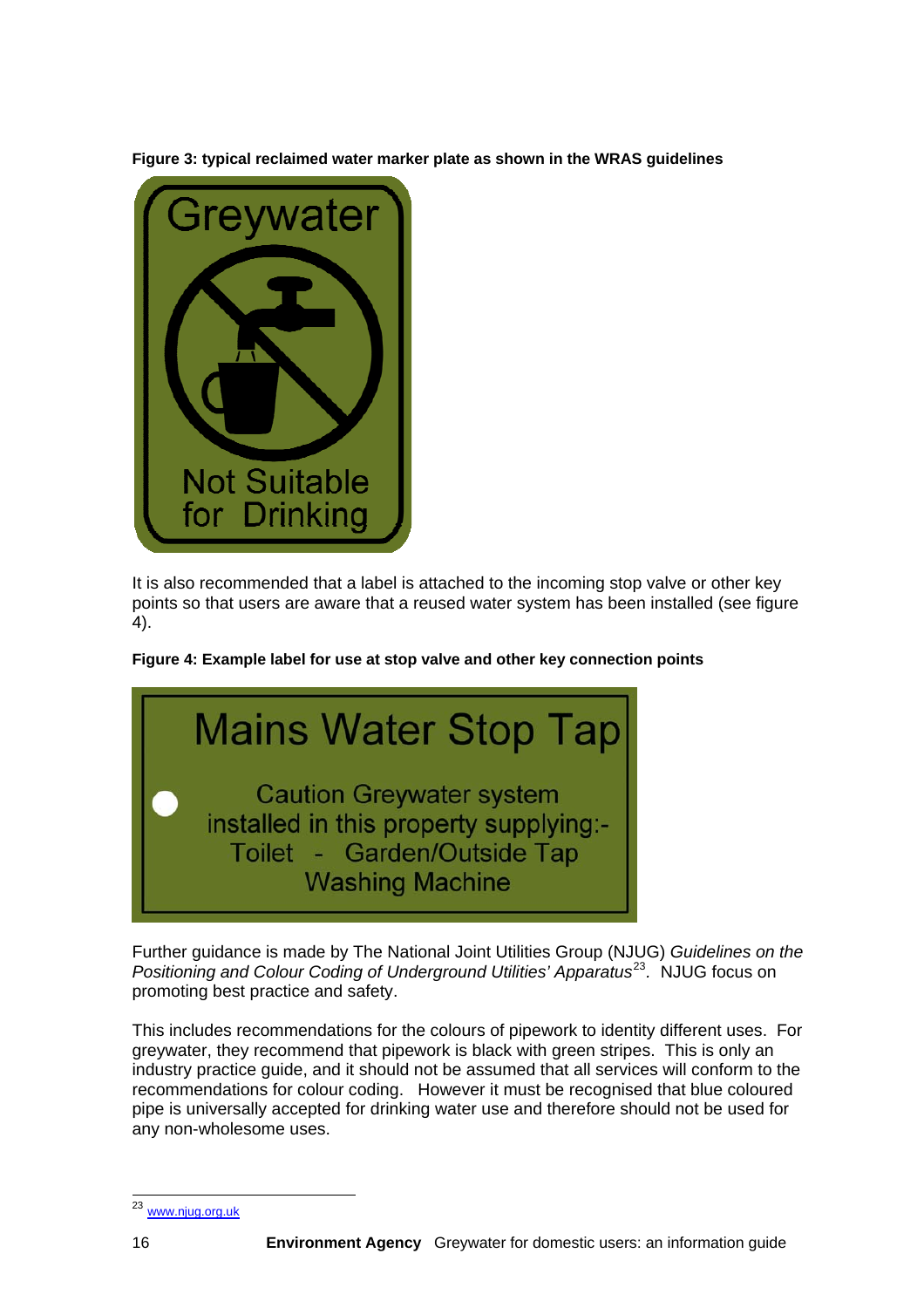#### <span id="page-17-0"></span>**4.5 Non-compliance with regulations**

As reused greywater will not be of drinking water quality, it is important to manage the risk of cross-contamination with the drinking water supply appropriately. This risk is higher in systems designed to serve more than one property because the reused water network is more complex.

A drinking water quality incident at Upton<sup>[24](#page-17-1)</sup> eco-housing development in Northampton has highlighted the risks associated with not complying with regulations. Whilst the example applies to an incident with installing a rainwater harvesting system, many of these issues apply to greywater systems, and the lessons learnt are equally relevant.

What started with Anglian Water receiving some complaints of 'sewage' odours in tap water from a house on the development, resulted in the identification of a small number of cases of E.Coli contamination.

A detailed report from the Drinking Water Inspectorate (DWI)<sup>[25](#page-17-2)</sup> concluded that an incorrect use of a cross-connection between a RWH system and potable water supply, which bypassed the harvesting unit, was in breach of the Regulations. The following issues were highlighted as contributing to the contamination:

Labelling – There were a number of visits by water company staff to the site of the first complaint before the cause of the odour was established. It was not until the fourth visit that it was discovered that a RWH system was present at the property. Only once this was discovered was a full water fittings inspection arranged.

There was further delay as the pipework for the RWH system was hidden behind fitted kitchen units. During the inspections of other properties, Anglian Water found there were labelling infringements in most of the properties inspected.

• Non-compliance with regulations – there was a breach of regulations which resulted in the incorrect use of a cross-connection. There was no backflow detection device, and some of the valves were left in the open position, allowing rainwater to enter the drinking system .

In this case, the products supplied were all correct and the rainwater equipment did have an appropriate air-gap on the back-up supply correctly supplied by the manufacturer. It was the cross-connection by the installer that allowed rainwater to enter the drinking water system as there was no backflow prevention device. Valves were in place but some of these were left in the open position. This was exacerbated by poor labelling which meant is was not obvious a rainwater system was installed.

Sampling highlighted a contamination of greater than 100/100ml *E.coli* and an open cross connection between the RWH system and the drinking water supply. As a result, all houses with the same RWH system installed were investigated. In total three open cross connections were identified at the Upton eco-housing development. Cross connections were found at 87 properties, but fortunately the isolation valve was in the closed position, preventing contamination of the mains water.

This incident is a lesson to the water and construction industries on the dangers of incorrectly installed water-saving systems. The DWI has recommended that water companies:

• send guidance to their approved plumbers to ensure wider knowledge of the risks; and

l

<span id="page-17-2"></span><span id="page-17-1"></span><sup>&</sup>lt;sup>24</sup> http://www.homesandcommunities.co.uk/upton-northampton.htm<br><sup>25</sup> <http://www.dwi.gov.uk/upton-eal.pdf>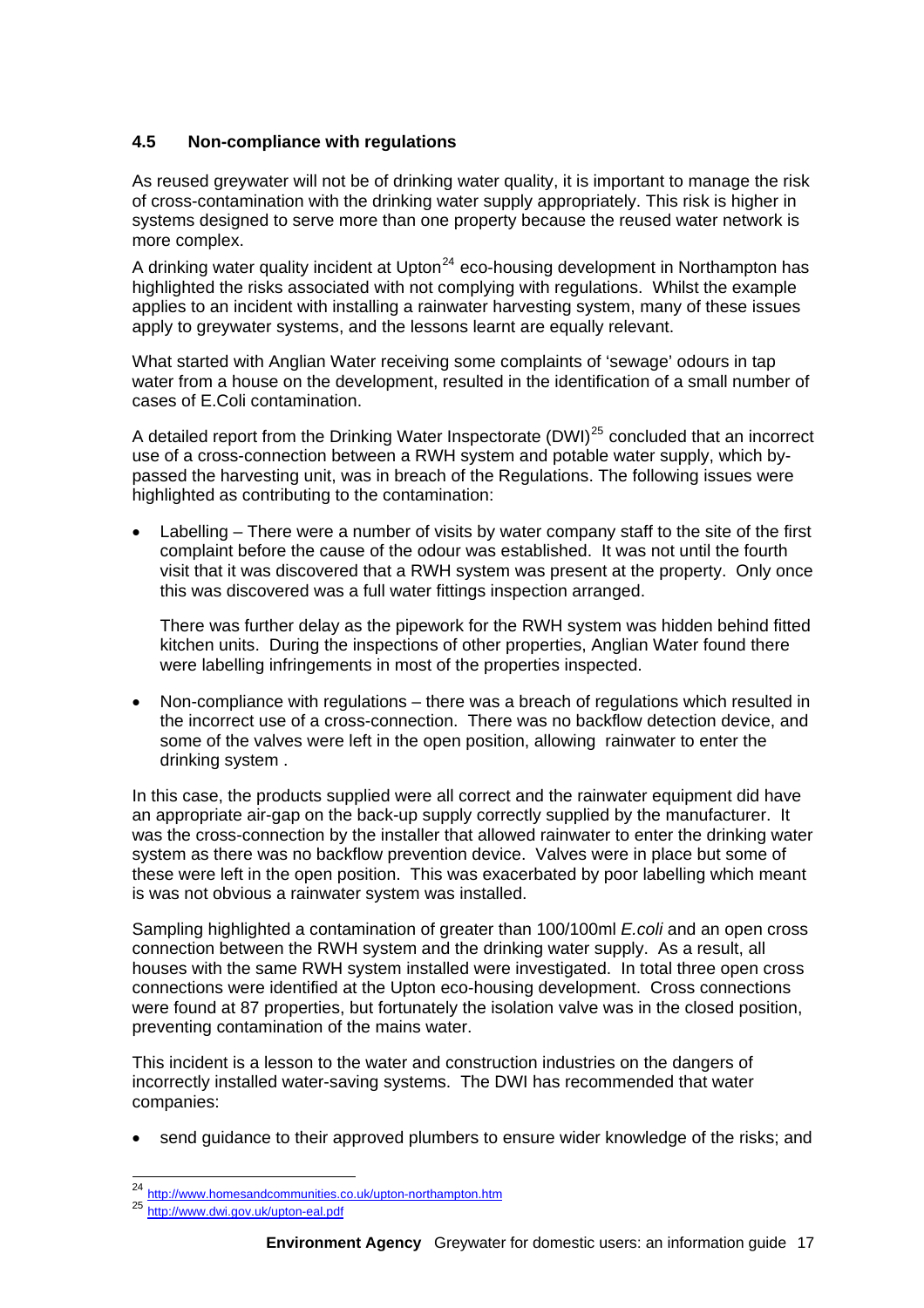<span id="page-18-0"></span>• include the risks of cross contamination from water-saving systems in their water supply risk assessments, designed to protect against quality failures.

Anglian Water has now given specific instruction to check for both RWH and greywater reuse systems during all future investigations at customer properties. The company has also briefed its staff about this event and plans to familiarise staff with *BS 8515* and *BS 8525* codes of practice.

Anglian Water has written to the UK Rainwater Harvesting Association to ensure its members are aware of the incident. As a result UKRHA has produced a communication that highlights this as an installation issue relating to a breach of regulations and confirming that all products supplied by the manufacturer were correct. All members have also been reminded that they have to comply with BS8515.

# 5. Cost-effectiveness

The cost-effectiveness of greywater systems varies and the amount of money you save will depend on:

- volume of water saved;
- price of the mains water replaced;
- costs of installing, running and maintaining the greywater system.

Before investing in a greywater system, it's worth calculating what sort of savings you are likely to see on your water bill.

#### **5.1 Reusing greywater for toilet flushing**

You can estimate how much you could save by using the standard usage figures for toilets (see Table 5). You can adapt the calculation to reflect your individual situation by adjusting occupancy, toilet flush volume and the cost of water and sewerage in your area . If you add outdoor use, make sure that the supply of greywater is sufficient to meet your projected demand. Table 5 shows:

• how much money could be saved if the demand for toilet flushing in a typical 2.4 person household was met entirely by treated greywater;

• the effect of moving to best practice low flush toilets also supplied entirely by treated greywater;

• example charges of two water and sewerage companies representing the higher and lower ends of the range of water charges in England and Wales.

Payback periods are calculated by comparing the savings to an estimated initial investment. The cost of greywater systems varies, but the estimation of approximately £3000, including £2,500 for purchase and £500 for installation is used. This cost is a conservative figure but is useful to illustrate the calculation for an individual domestic system. As water charges tend to increase year on year so payback periods will shorten.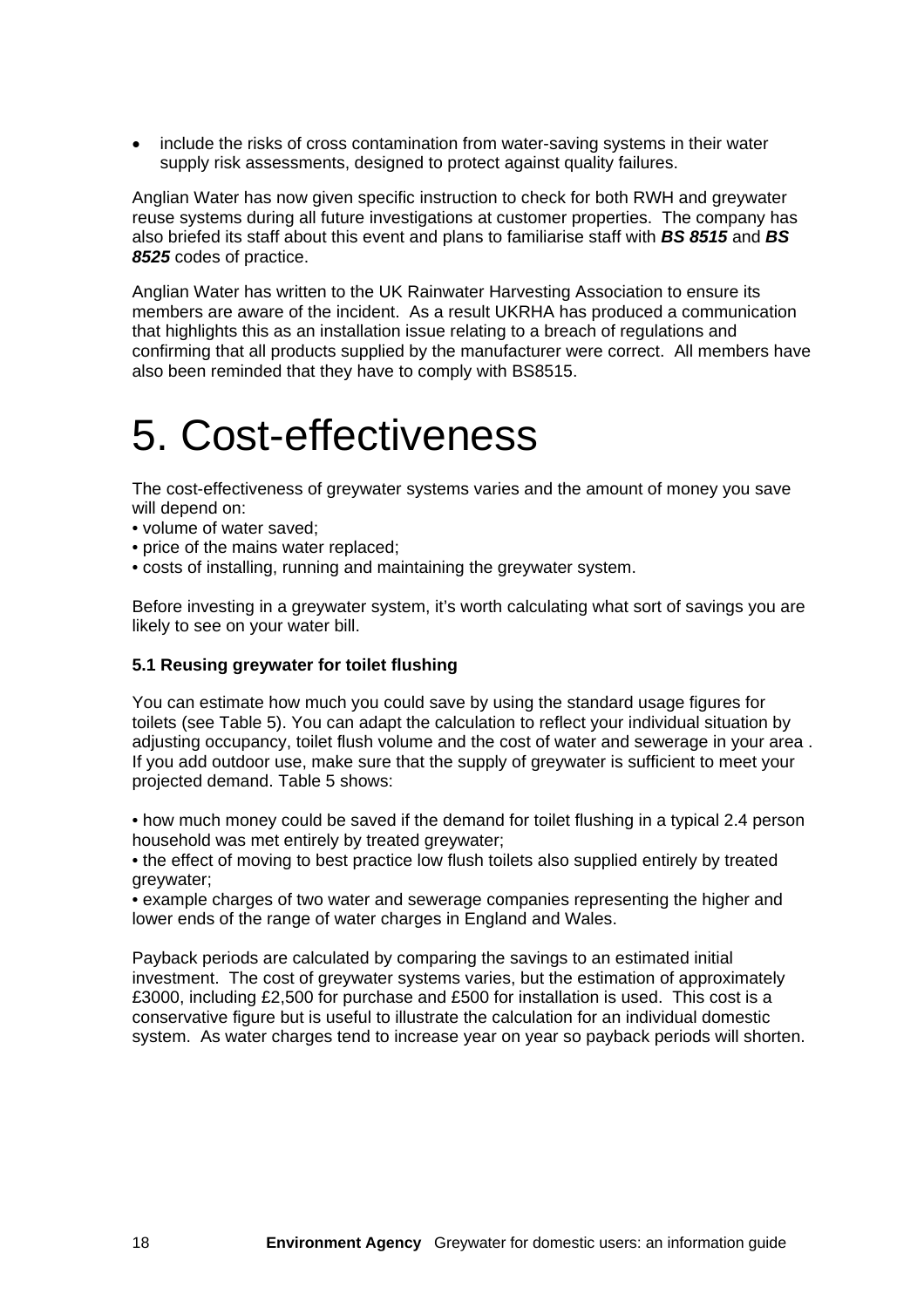| <b>Appliance</b>                                                                     | Low water/wastewater<br>charges* |                     | <b>High water/wastewater</b><br>charges** |                     |
|--------------------------------------------------------------------------------------|----------------------------------|---------------------|-------------------------------------------|---------------------|
|                                                                                      | <b>Standard</b><br>toilet        | Low flush<br>toilet | <b>Standard</b><br>toilet                 | Low flush<br>toilet |
| Litres per flush                                                                     | 6.0                              | 4.5                 | 6.0                                       | 4.5                 |
| Flushes/person/day                                                                   | 4.8                              | 4.8                 | 4.8                                       | 4.8                 |
| Number of occupants                                                                  | 2.4                              | 2.4                 | 2.4                                       | 2.4                 |
| Total flushes/day                                                                    | 11.5                             | 11.5                | 11.5                                      | 11.5                |
| Daily use (litres)                                                                   | 69.1                             | 51.8                | 69.1                                      | 51.8                |
| Annual water use (m <sup>3</sup> )                                                   | 25.2                             | 18.9                | 25.2                                      | 18.9                |
| Unit cost of water supply and<br>wastewater treatment $(\hat{\mathbf{E}}/m^3)^{***}$ | 1.64                             | 1.64                | 4.33                                      | 4.33                |
| Estimated savings from greywater<br>(E/year)                                         | 41.33                            | 31.10               | 109                                       | 81.74               |
| Cost of greywater system (£)                                                         | 3000                             | 3000                | 3000                                      | 3000                |
| Payback (years)                                                                      | 73                               | 96                  | 27                                        | 37                  |

#### **Table 5: Example cost savings from greywater systems in areas with different water charges**

Thames Water (2010-11 measured charges)

<http://www.thameswater.co.uk/cps/rde/xbcr/corp/201011-metered-charges-leaflet.pdf>

\*\* South West Water (2010-11 measured charges)

[http://www.southwestwater.co.uk/media/pdf/e/5/FinalCS10111\\_webV0.1.pdf](http://www.southwestwater.co.uk/media/pdf/e/5/FinalCS10111_webV0.1.pdf)

\*\*\* For Thames Water, the sewerage contributions are based on 90% of the water you use giving you a 10% allowance for water you use but which is not returned to our sewers. This figure is 95% for South West Water.

These calculations ignore maintenance costs, which will inevitably increase payback periods. These costs are excluded as they depend on the type of system and this data is not well known. Any significant maintenance or repair costs will have a major impact on saving money.

Running costs need to be built in too. For example, chemicals and energy use for treating and pumping. In fact, payback periods may be longer than the operational life of the system.

The cost of communal systems vary more. However, they do spread the cost of installation, operation and maintenance (service contracts) so allow for a more intensive (expensive) treatment process. Supply and demand (by avoiding specific usage variations) is also evened out. Energy use could also be reduced by installing bigger, more efficient pumps and treatment processes. For all these reasons, communal systems probably make more financial sense than individual systems. Unfortunately the lack of detailed case studies on communal greywater systems means we are unable to provide evidence.

A guide published by the Construction Industry Research & Information Association (CIRIA) provides basic advice on the use and development of model operation and maintenance agreements for rainwater and greywater systems, together with simple guidance on their incorporation into developments (CIRIA 2004). This guide can be purchased from the CIRIA website $^{26}$  $^{26}$  $^{26}$ .

Installation during construction makes systems more cost-effective; the costs of retrofitting can be very high and the process disruptive. Many existing properties in England and Wales may also be unsuitable for greywater systems that require a large area to house them (e.g. AquaCycle® 900).

 $\overline{a}$ 

<span id="page-19-0"></span><sup>&</sup>lt;sup>26</sup> [http://www.ciria.org](http://www.ciria.org/service/AM/ContentManagerNet/Search/SearchDisplay.aspx?Section=Search1&FormName=SearchForm1)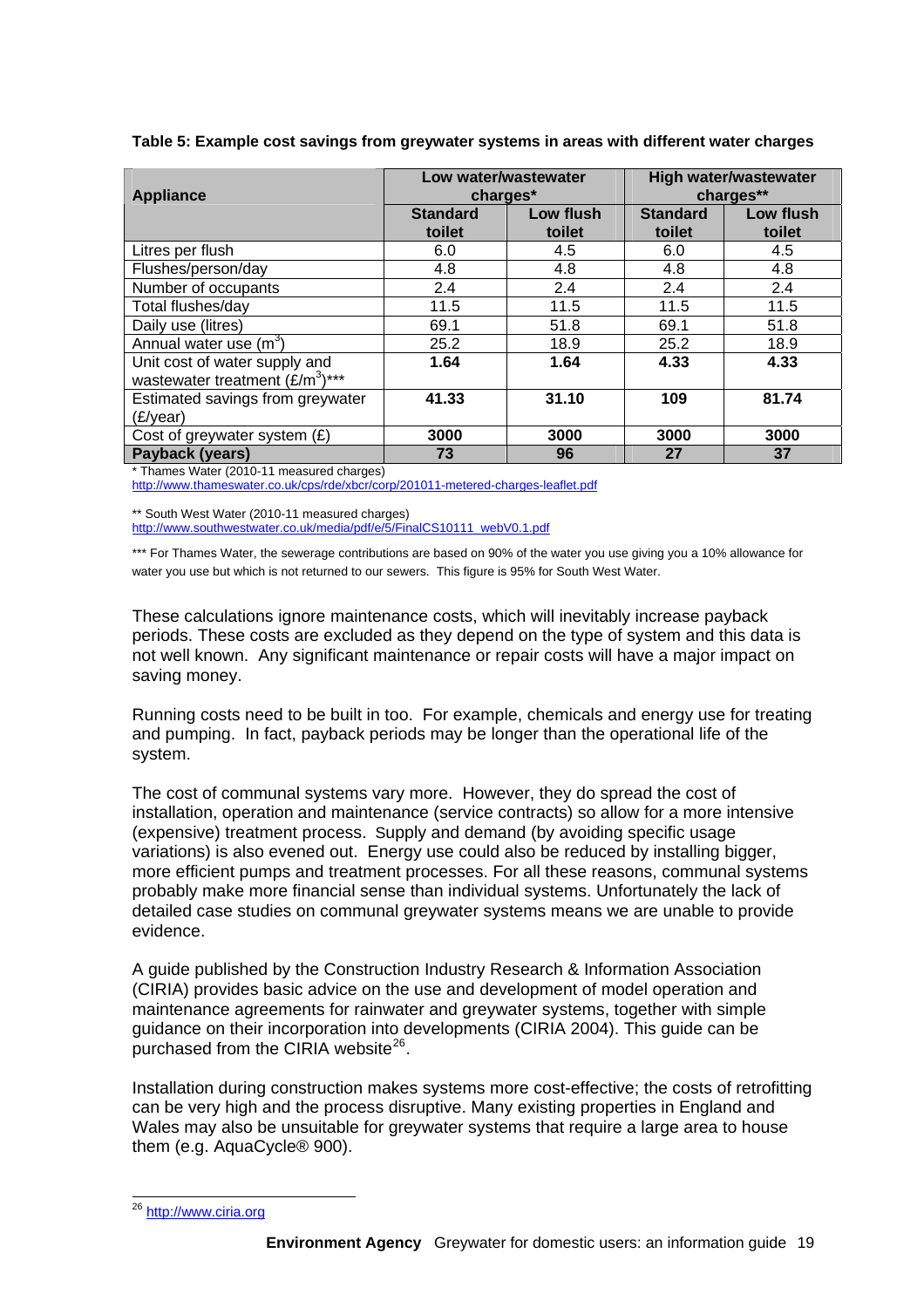### <span id="page-20-0"></span>**5.2 Reusing greywater in the garden**

If you use a large volume of water to irrigate your garden and you purchase a simple system to divert cooled bath water, you could make substantial savings with very little capital investment.

Where the requirement for outdoor water use is significant, savings could be greater than those indicated in Table 5, assuming the supply of greywater is sufficient to meet demand. At a flow rate of 9 litres per minute, a hosepipe can use 540 litres of water per hour. Where there is significant demand for garden irrigation, which was previously met by mains water, savings could be significantly higher and payback periods shorter. For more information on how to reduce water use in the garden, see chapter 6 of our publication, *Conserving Water in Buildings[27](#page-20-1)*.

# 6. Energy

The section explores the energy requirements and resulting greenhouse gas emissions from greywater reuse systems. There are many different types of greywater systems available. Their energy requirements and carbon emissions will vary depending on system type, installation arrangements and level of the demand.

### **6.1 Carbon emissions**

You would assume that treating water to drinking water quality and then flushing it down the toilet is a huge waste of energy and unnecessarily adds to carbon emissions. However, a report published by the Environment Agency estimates that potentially up to 100%<sup>[28](#page-20-2)</sup> more carbon is emitted when using a greywater recycling system instead of mains water.

The exception to this is a short retention system. This is because:

- there is less pumping;
- collected water is stored close to both source and point of use;
- minimal treatment is required.

The carbon emissions of a greywater system can be divided into those resulting from manufacture, transportation and installation of system components (embodied emissions) and those resulting from use of the system itself (operational emissions).

### **6.1.1 Embodied carbon emissions**

Embodied carbon is the 'cradle to site' carbon footprint and includes the materials and manufacture of the item plus distribution to the site.

Storage and treatment tanks have the highest proportion of embodied carbon. However as they tend to have a long life (if it remains undamaged a tank should last significantly longer than the typical 15 year manufacturer's warranty), so the embodied carbon emissions from the tank decreases over time. This is in contrast to pumps, which are usually the second largest contributor to embodied carbon. They will need replacing during the life of the system so their proportional contribution to embodied carbon increases over time.

<span id="page-20-1"></span>l <sup>27</sup> http://publications.environment-agency.gov.uk/pdf/GEHO1107BNJR-E-E.pdf<br><sup>28</sup> Environment Agency 2010

<span id="page-20-2"></span>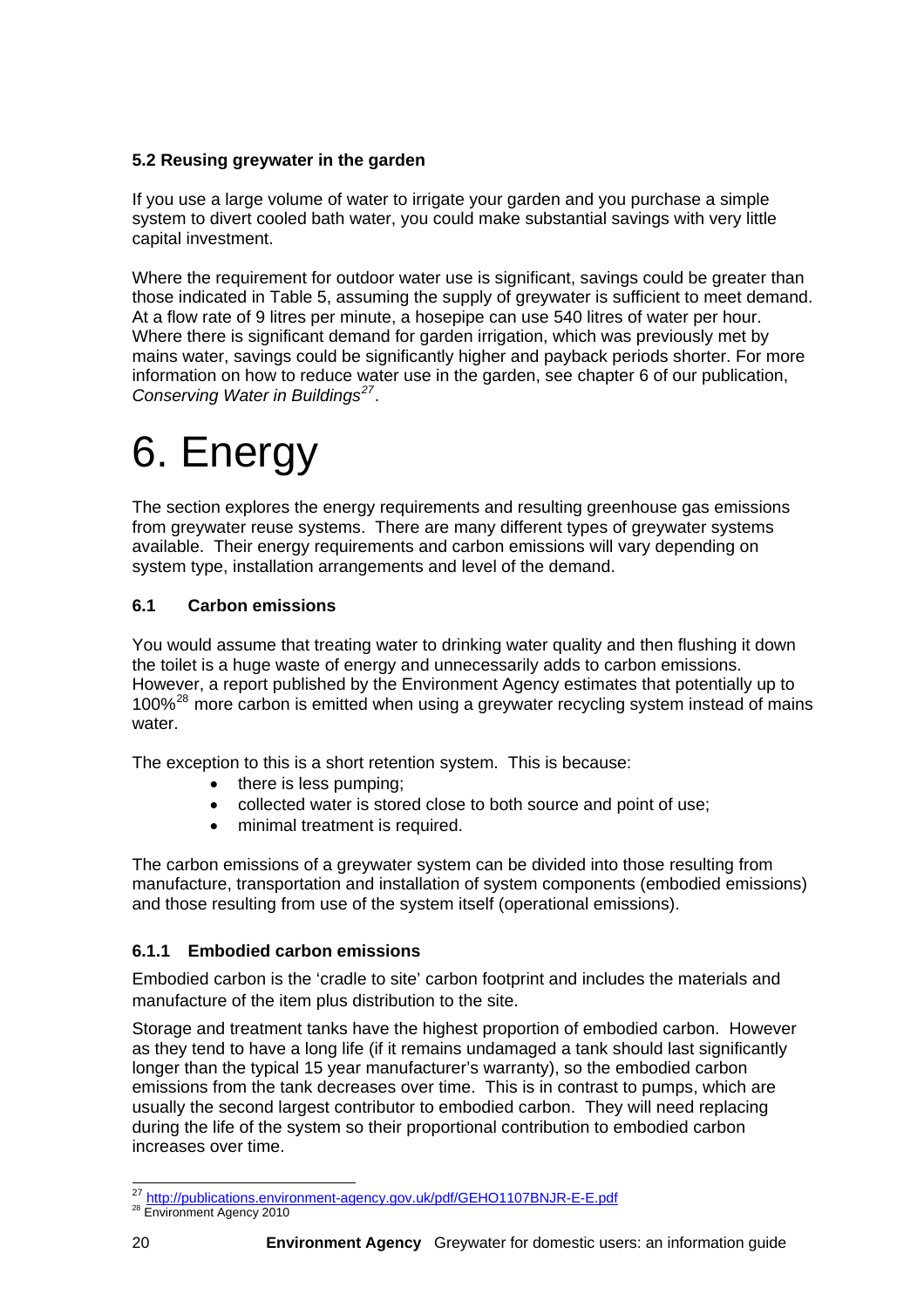### <span id="page-21-0"></span>**6.1.2 Operational carbon emissions**

Most greywater reuse systems require energy to operate; generation of this energy emits greenhouse gases. Pumping water is the greatest contributor. Estimates of operational emissions will depend on assumptions made about electricity use.

#### **6.1.3 Carbon implications**

It generally takes more energy to treat and supply a litre of greywater than a litre of mains water, so greywater is more carbon intensive than mains water. The scale of carbon emissions will depend on design of the system and components used.

Over a 30 year lifetime the net emissions split by operational and embodied energy varies considerably. Research shows that for an average  $90m^2$  semi-detached house with 3 occupants the split is 69% operational to 31% embodied emissions, excluding emissions from excavation and transport.

The evidence shows that collecting, storing and pumping greywater to flush toilets is not an energy saving technology. Whilst substituting mains water with treated greywater for toilet flushing will inevitably reduce mains water use, it will not reduce total water use and will have trade-offs which should be considered on an individual basis. One of these trade offs is greenhouse gas emissions.

However, it's important to put these emissions in context. The amount of energy used by even the most complex greywater systems is small compared with the energy used to heat water in the home. Heating water for domestic uses, such as showering and bathing currently contributes about 5 per cent<sup>[29](#page-21-1)</sup> of the UK's annual greenhouse gas emissions.

Reducing use of hot water is the easiest way to reduce the energy associated with your water use. Many water efficiency measures such as aerated shower heads (which use less water but give the illusion of 'high flow') are simple and cheap to install and use. However you don't even need to change your shower head to reduce energy and water use: just spending one less minute in the shower will also save a significant amount of water and energy over a year.

See further reading for more information:

- *Energy and Carbon Implications of Rainwater Harvesting & Greywater Recycling Final Report* **(AECOM Report)[30](#page-21-2)**; and
- *The Water-Energy Nexus: Investigation into the energy implications of household rainwater systems, [prepared for CSIRO], Institute for Sustainable Futures, University of Technology, Sydney[31](#page-21-3).*

### **6.2 Energy used in greywater system components**

In general, the higher the standard of water quality required the more energy intensive the treatment process. Using cooled bath water to irrigate the garden in place of mains water will not use any energy. But using a bio-mechanical system to treat greywater will generally use more energy than if mains water was used instead.

The pump is generally the component that will require the most energy. Its energy use will be determined by how much work the pump has to do and how efficient it is. This will vary depending on the number of end uses and the location of the storage unit (underground or

<span id="page-21-1"></span><sup>&</sup>lt;sup>29</sup> http://www.energysavingtrust.org.uk/Water/Water-and-energy

<span id="page-21-2"></span><sup>30</sup> <http://publications.environment-agency.gov.uk/pdf/SCHO0610BSMQ-E-E.pdf><br>31 http://publications.environment-agency.gov.uk/pdf/SCHO0610BSMQ-E-E.pdf<br>31 http://www.isf.uts.edu.au/p<u>ublications/retamaletal2009wenlitreview.pdf</u>

<span id="page-21-3"></span>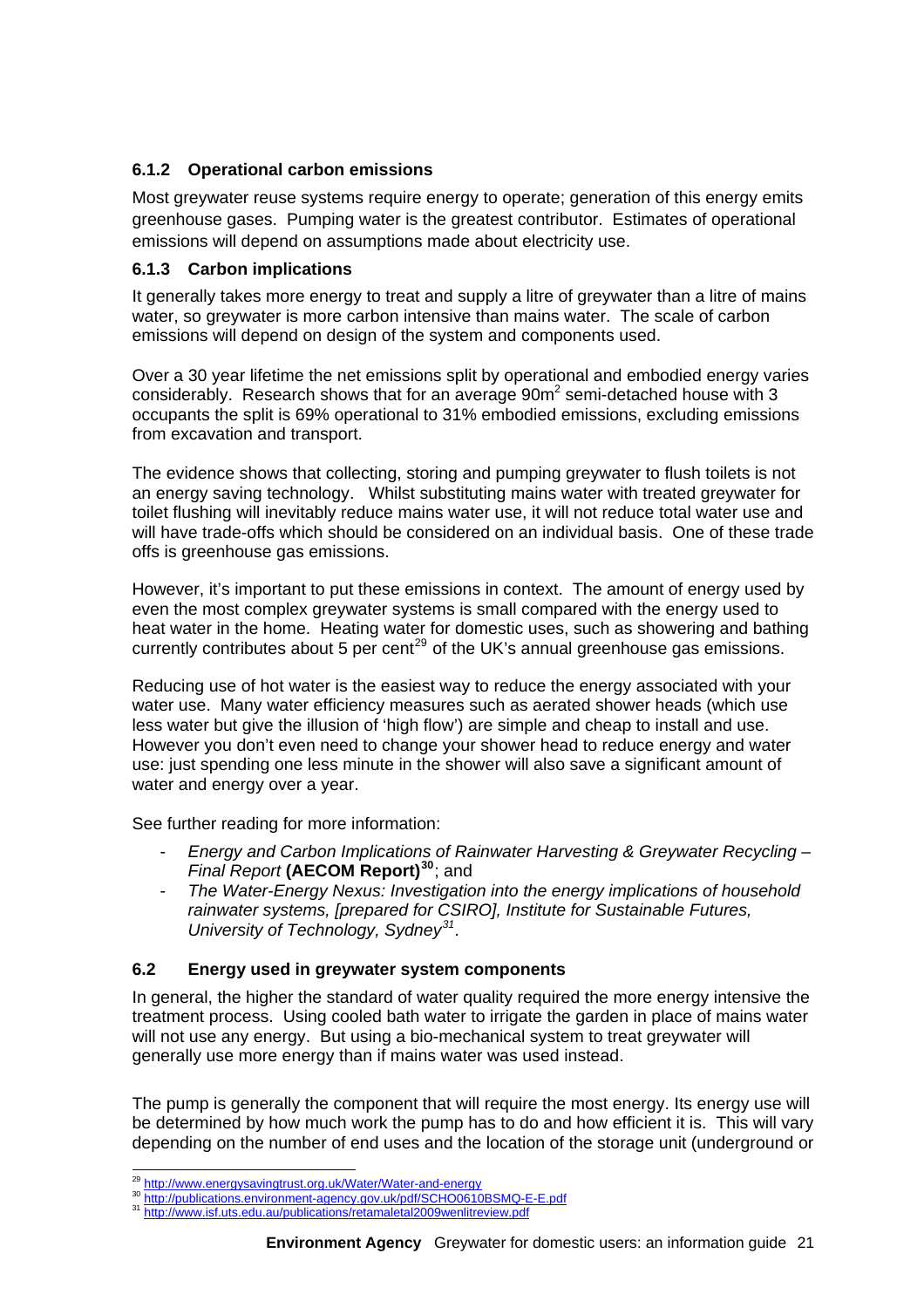<span id="page-22-0"></span>above ground). To reduce energy use you can use a more efficient pump or design the system to use the pump less. A broad range of pumps are available and it's important to select a pump designed to suit the individual system.

### **6.2.1 Ultra violet treatment**

UV lamps may sometimes be installed where water quality is seen as a particular priority. This involves the passing of treated water through a UV filter to kill any remaining bacteria. The use of UV lamps as part of a treatment process will also increase the energy consumption of a system.

# 7. Other/alternative water efficiency measures

A greywater reuse system should not be viewed as a substitute for water efficiency. Simple water saving measures can provide significant benefits at a much lower cost. We recommend that you should always reduce water use before looking to reuse or recycle water. We recommend that a **reduce, reuse, recycle** hierarchy is followed:

**Reduce –** for example, install a low flush (6 litre/4litre) toilet, fit low flow taps or an aerated shower; adopt efficient behaviour like turning the tap off when you brush your teeth; **Reuse –** use water from a water butt to water the garden; **Recycle –** install a greywater reuse system.

More information on how to save water through a variety of different water efficiency measures is available in *Conserving Water in Buildings*. For water efficient fittings please refer to [www.water-efficiencylabel.org.uk](http://www.water-efficiencylabel.org.uk/).

# 8. Case Studies

Greywater recycling systems are not as common in the UK as they are in some other countries. Until recently, the only use of greywater in the UK was to supplement irrigation during long periods of drought.

This section sets out some examples of projects where greywater systems were installed.

### **8.1 Oxley Gate – Milton Keynes**

Oxley Gate<sup>[32](#page-22-1)</sup> is an environmentally friendly housing development in Milton Keynes comprising of 150 dwellings. To help the housing association meet carbon reduction targets and higher levels of Code for Sustainable Homes (CSH), the homes have been equipped with Ecoplay greywater management systems, that reuse bath and shower water for toilet flushing.

The Ecoplay system can hold up to 100 litres of water, which can provide approximately 15 toilet flushes.

<span id="page-22-1"></span>l <sup>32</sup> [www.buildingtalk.com/news/pok/pok113.html](http://www.buildingtalk.com/news/pok/pok113.html)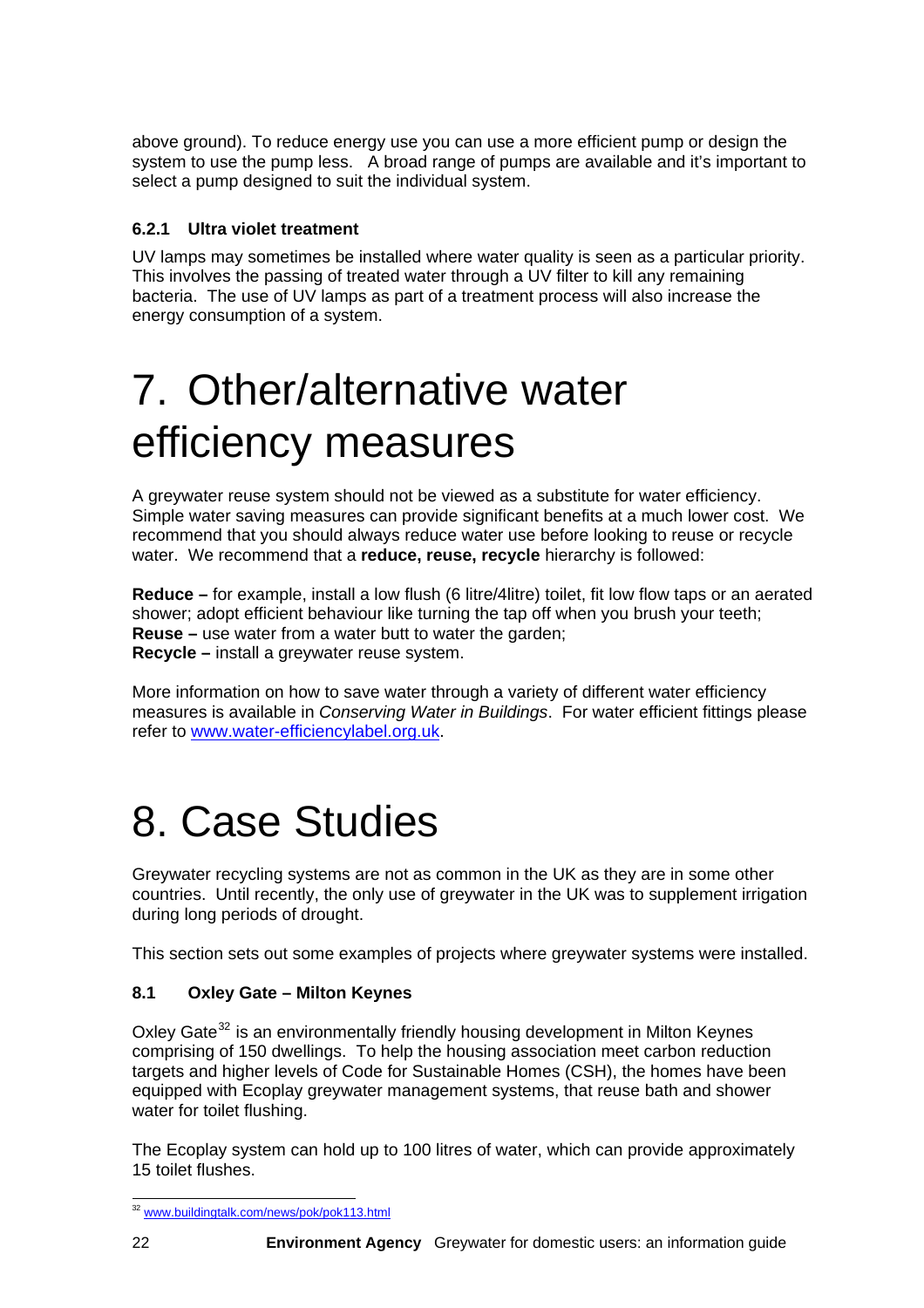### <span id="page-23-0"></span>**8.2 Heybridge**

In 1997 Essex & Suffolk Water worked with the Building Research Establishment (BRE)<sup>[33](#page-23-1)</sup> involving a small development of new Housing Association Homes in Heybridge, Essex<sup>[34](#page-23-2)</sup>. Three houses had greywater systems installed. The Water Dynamics Well Butt System takes water from the bath and bathroom hand basin and filters and disinfects it (by passing it through aqua bromide tablets). This water is then used to flush toilets.

The systems were installed at a cost of £1286. Each property had a different number of people living in them and this produced varying results:

| <b>Property type</b>        | <b>Total</b><br>occupancy | <b>Property</b><br>composition            | % of time<br>the system<br>worked | <b>Potable water</b><br>saved (%) |
|-----------------------------|---------------------------|-------------------------------------------|-----------------------------------|-----------------------------------|
| 3 bedroom end<br>of terrace | -3                        | 1 adult, 2<br>teenagers                   | 63%                               | 53%                               |
| 3 bedroom<br>terrace        | 3                         | 1 adult, 2<br>teenagers                   | 83%                               | 65%                               |
| 4 bedroom end<br>terrace    | 7                         | 2 adults, 3<br>teenagers and 1<br>under 5 | 39%                               | 24%                               |

#### **Table 6 – Household consumption**

Essex and Suffolk Water identified a number of factors that determined how much water was saved by properties as a result of installing a greywater system:

- unexpected failure of the system components during the trial reduced water saved;
- lifestyle patterns influenced the amount of water saved. The family of seven usually all bathed on a Saturday night, generating enough greywater for WC flushing up to the end of the following Tuesday. This routine of bathing at weekends only, combined with how much water the tanks hold, did not supply enough greywater for WC flushing for a full week.

As well as looking at the savings, the study also analysed the greywater quality. Samples were taken from three locations and the following observations were made:

- collection tank low faecal indicator organisms suggested the absence of pathogens. No legionella was detected;
- WC cistern showed the treatment process was effective as only a low number of coliforms were present, indicating the absence of any pathogens; and
- header cistern similar observations to the WC cistern.

It was noted that the turbidity of the water increased over time in some of the collection tanks, suggesting that there is a need for regular cleaning and disinfecting.

### **8.3 Maidenhead Study**

In *Rainwater and Greywater in Buildings; Project and case studies* (see further reading), Brewer et al report on a study at a new build development of executive homes in Maidenhead. In 1999 a short retention greywater system was installed that collected greywater from 2 baths, 2 showers and 3 hand basins. The collected greywater was filtered through a mesh screen before being stored underground in a garden tank that can

<span id="page-23-1"></span>l

<span id="page-23-2"></span><sup>&</sup>lt;sup>33</sup> http://www.bre.co.uk/<br><sup>34</sup> http://www.eswater<u>.co.uk/Waterefficientnewhomes.aspx</u>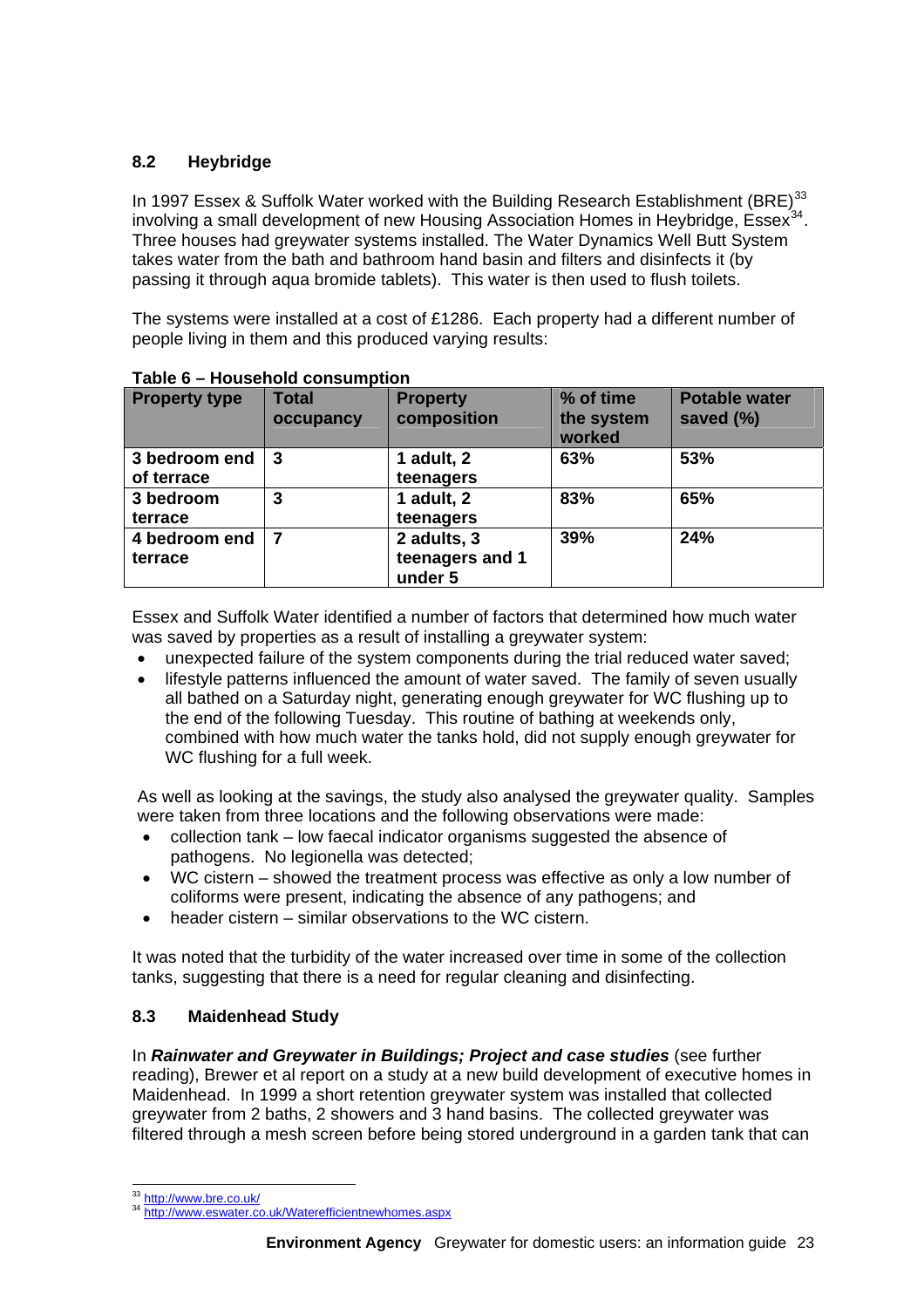<span id="page-24-0"></span>hold 140 litres. The water was then pumped to a cistern in the loft to serve the 5 toilets in the house.

A key feature of the system is that the cistern in the loft has an auto-drain capillary tube that allows water to slowly drain so it is not stored for too long. During the study there were issues with the pump tripping the circuit breaker meaning the greywater system was not always in operation. However, based on a month's continuous system use the following analysis was made:

| Table 7 Cost of installation and payback |  |
|------------------------------------------|--|
|------------------------------------------|--|

| <b>Item</b>                                   | <b>Cost</b>      |
|-----------------------------------------------|------------------|
| <b>Water use and costs</b>                    |                  |
| Total annual WC water consumption             | 246 $m3$         |
| Total annual cost of water consumption        | £169.74          |
| $(mains)*$                                    |                  |
| <b>Water Savings</b>                          |                  |
| Total annual greywater contribution to WC     | $31 \text{ m}^3$ |
| consumption                                   |                  |
| Annual financial savings*                     | £21              |
| Annual reduction of sewage charge**           | £13              |
| <b>Annual financial savings on water bill</b> | £34              |

\*Mains water costs assumed to be £0.69  $m<sup>3</sup>$  and excluding standing charge

\*\* Sewage disposable cost assumed to be £0.42  $m<sup>3</sup>$ 

The data in this table was estimated to give an indication of the financial implications of installing a greywater system and should only be used as a guide due to the lack of consistent system operation during the study. Additionally, the capital cost, cost of maintenance, filters, distribution and collection pipework all need to be considered.

# 9 Use of greywater systems in other countries

In countries with limited water resources, greywater reuse has been practiced for a long time and on a much larger scale than in the UK. In Australia for example, areas like Melbourne see greywater reuse in gardens as a significant method to reducing domestic water demand. According to a Melbourne Water Resources Review, using greywater systems could potentially result in savings of approximately 42000 megalitres per year<sup>[35](#page-24-1)</sup>.

Internationally, legislation and incentives encourage the installation of greywater systems and may explain why they are more prevalent outside of the UK.

### **9.1 Legislation**

The inclusion of greywater reuse in legislation results in widespread use of the technology. For example, prior to 1992, greywater recycling was not legal in California. It was considered wastewater and was required to be discharged via an approved sewerage or septic system. Driven by a combination of sustained periods of drought and the need to regulate the use of greywater for garden irrigation, the California Department of Water

l

<span id="page-24-1"></span><sup>&</sup>lt;sup>35</sup> [www.melbournewater.com.au](http://www.melbournewater.com.au/)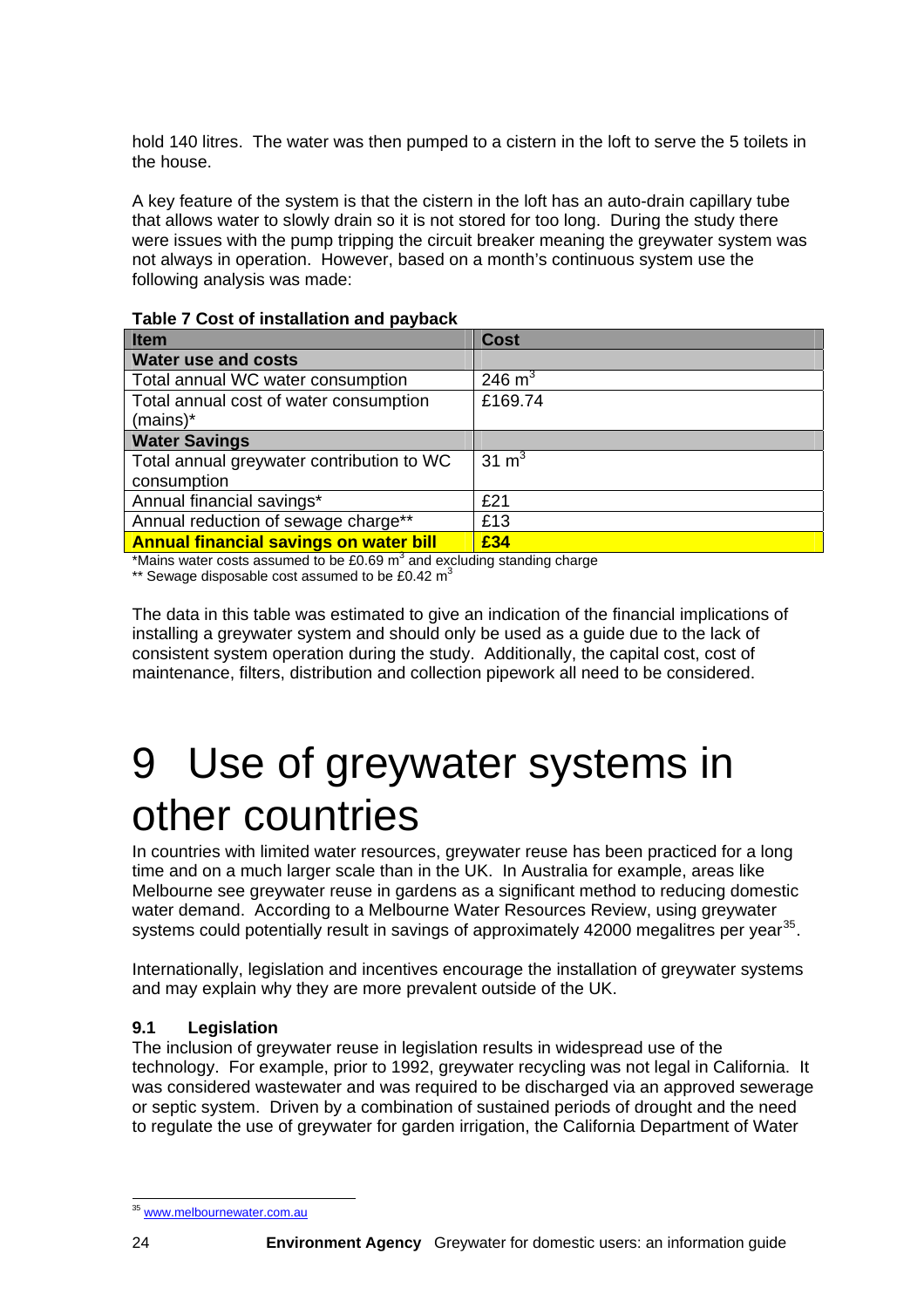<span id="page-25-0"></span>Resourses (CDWR $^{36}$  $^{36}$  $^{36}$ ) produced standards for the installation and use of greywater recycling systems.

Legislation has allowed the use of greywater for garden watering, reducing the amount of mains water used and reducing water bills $^{37}$  $^{37}$  $^{37}$ (see further reading).

#### **9.2 Incentives**

In 2006, funding from the New South Wales State Government's Water Savings Fund (now Climate Change Fund<sup>[38](#page-25-3)</sup>), allowed Waterwise Systems<sup>[39](#page-25-4)</sup> to investigate the benefits of greywater recycling in reducing domestic outdoor water use.

The Greywater Gardens project targeted high water uses in the Sydney Water area and installed greywater systems in participants' houses. As an incentive, 70 participants received a government rebate and a gift bag with a range of garden friendly cleaning products. The objectives were to:

save up to 19 million litres of water per year; and

• reduce outdoor water consumption in participating households by 80-100%. This initiative was the only state government greywater rebate available with customers eligible for a \$1000 rebate on the purchase of a Greywater Gardener 230<sup>[40](#page-25-5)</sup>. The system diverts greywater direct into the garden using a gravity powered, sub-surface drip-feed that waters the garden plants. No treatment is required as the greywater is used straight away.

The results show an average saving of 2850 litres per week and most participants confirming that greywater supply was sufficient to not require mains back up supply.

l

<span id="page-25-3"></span><span id="page-25-2"></span>

<span id="page-25-4"></span>

<span id="page-25-1"></span><sup>&</sup>lt;sup>36</sup><br><sup>37</sup> Art Ludwig – *Branched Drain Greywater Systems*<br><sup>38</sup> <u>www.environment.nsw.gov.au/grants/ccfund.htm</u><br><sup>39</sup> [http://www.waterwisesystems.com/images/stories/pdf/Greywater\\_Gardener\\_230.pdf](http://www.waterwisesystems.com/images/stories/pdf/Greywater_Gardener_230.pdf)<br><sup>40</sup> http://www.waterwisesyst

<span id="page-25-5"></span>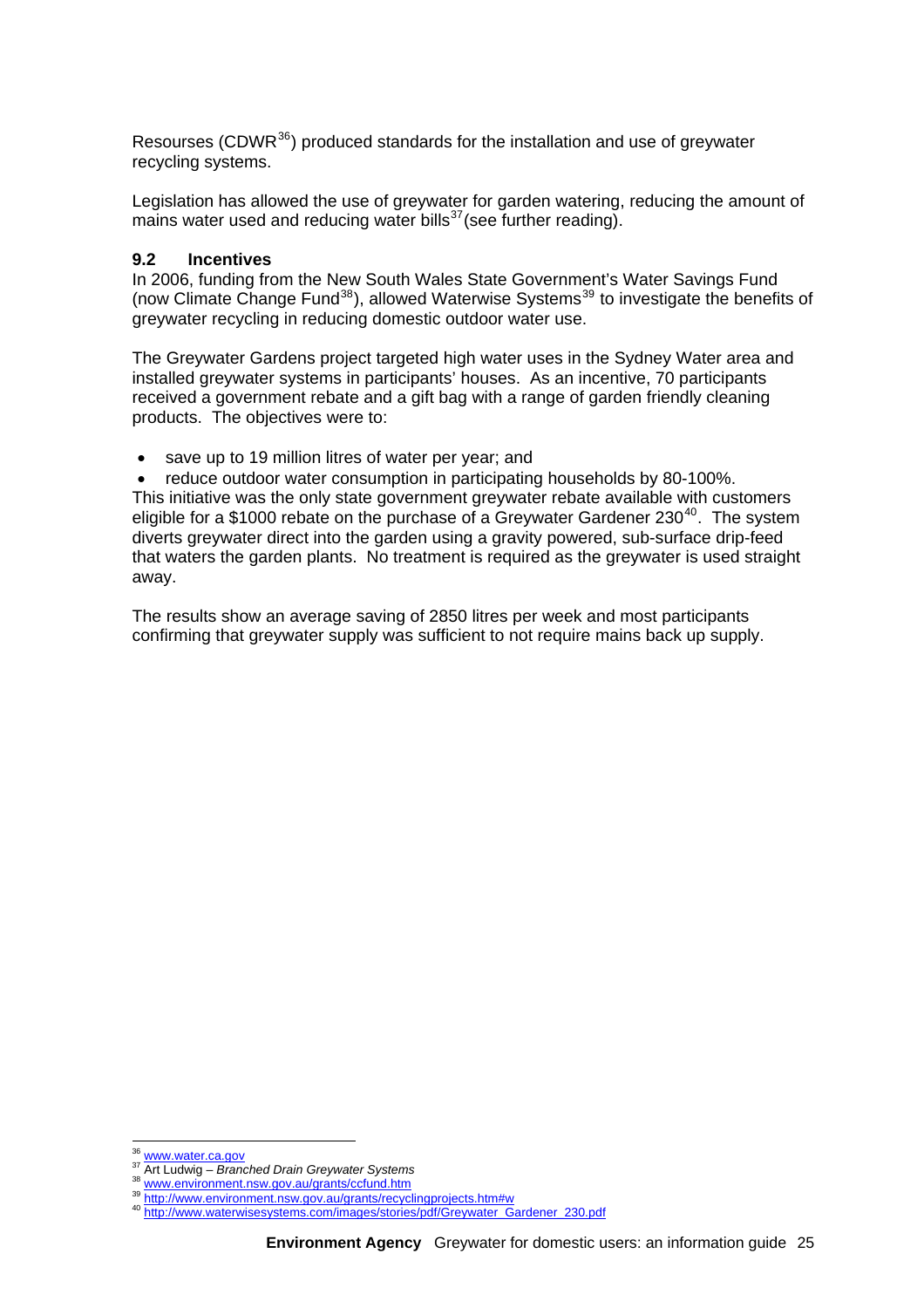# 10 Conclusions

This guide provides information on what you should consider if you are thinking of installing a greywater reuse system. There are many elements to think about; sufficient supply of greywater to meet demand, design specifics and costs to name a few. In summary, this guidance concludes that:

- There are cheaper and more simple water conservation devices, such as water butts and low flush toilets that can offer short payback periods and should be considered before a greywater system. Greywater systems should only be considered in the later stages of the reduce, reuse and recycle hierarchy.
- Greywater systems may become more common in the UK because of:
	- government building policy such as CSH;
	- the increasing cost of water;
	- an increasing awareness of the importance of conserving water.
- A greywater system provides an alternative source of water and therefore has the potential to reduce demand for mains water supply, but it does not reduce overall water consumption.
- Greywater systems vary in complexity from simple systems with minimal treatment and storage to more complex systems that can treat greywater to a standard sufficient to allow extended storage. While some simple systems have technical limitations, more complex systems have other trade-offs such as energy use (for high-tech options) and space (for intensive biological options).
- Reusing greywater at a domestic scale is generally more energy and carbon intensive than using mains water, especially when intensive treatment is used. To save energy, it is better to focus on water efficiency and specifically on reducing the volume of hot water used. Using treated greywater in place of mains water for garden irrigation saves energy and water, but the water must not be stored for long.
- Even the most intensive greywater treatment will not generally produce water suitable for drinking. It is therefore important that: – the water fittings regulations are followed to avoid contamination of the mains water supply; and
	- WRAS guidance on pipe labelling is followed to avoid cross connections.
- Greywater reuse systems should comply with **BS8525** to ensure maximum benefit and compliance with legislation.
- Whilst there are currently no water quality standards, **BS8525** has introduced embedded water quality parameters for water reuse applications.
- Greywater systems have lengthy payback periods. These vary depending on demand for non-potable water and local water charges. Payback periods may be shorter in future as systems become cheaper and water charges increase.
- It is cheaper and easier to install greywater systems during construction or major refurbishment than retrofitting into an existing building.
- Communal systems avoid many of the issues associated with individual installations. They can offer improved supply/demand balance, superior water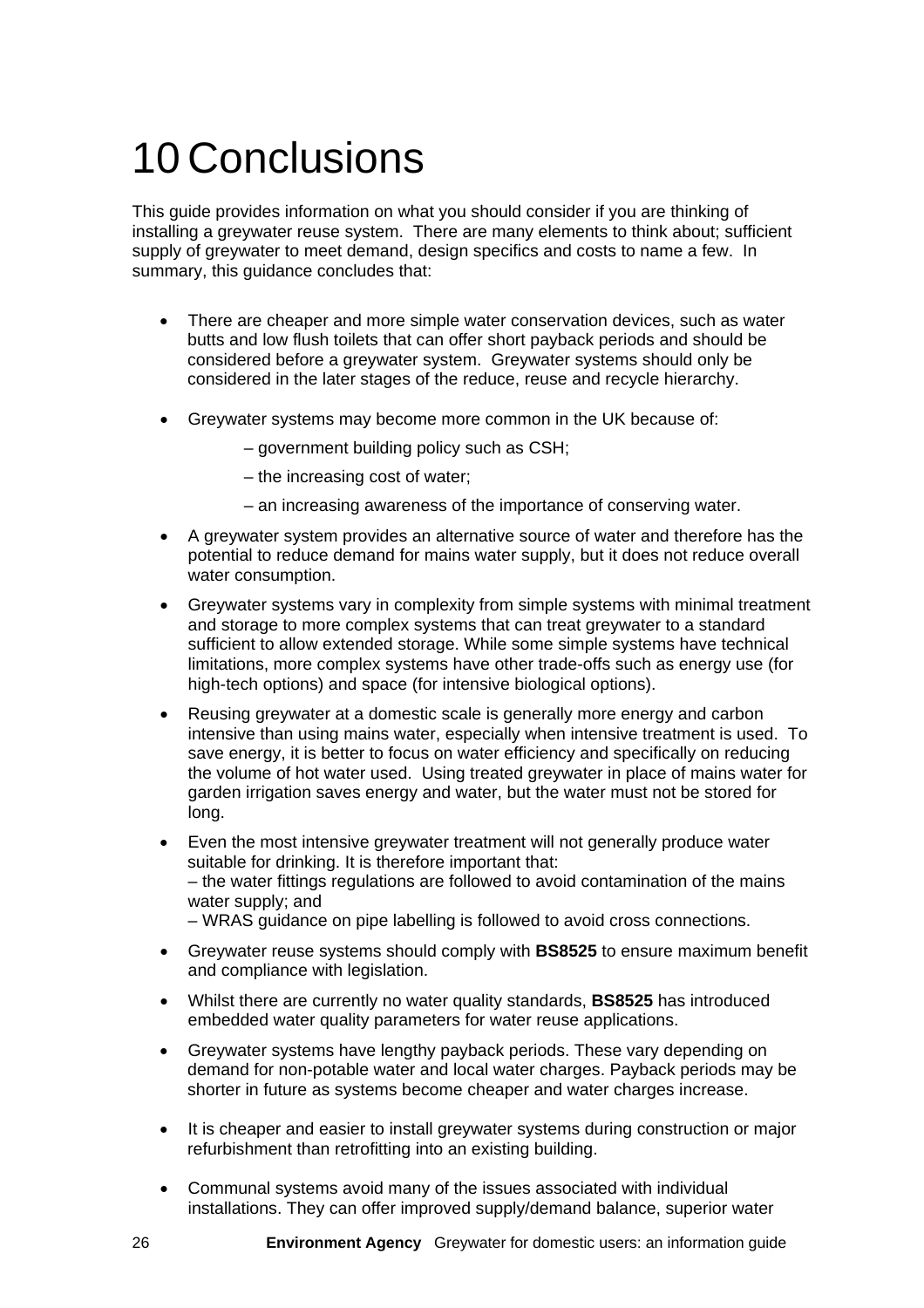quality, greater system reliability (through better maintenance) and more reliable cost savings. However, public acceptability and an increased risk of cross connections need to be taken into account.

- The reliability of greywater systems remains largely unproven and maintenance costs are uncertain.
- Greywater can provide a more reliable and consistent supply of non-potable water than rainwater harvesting.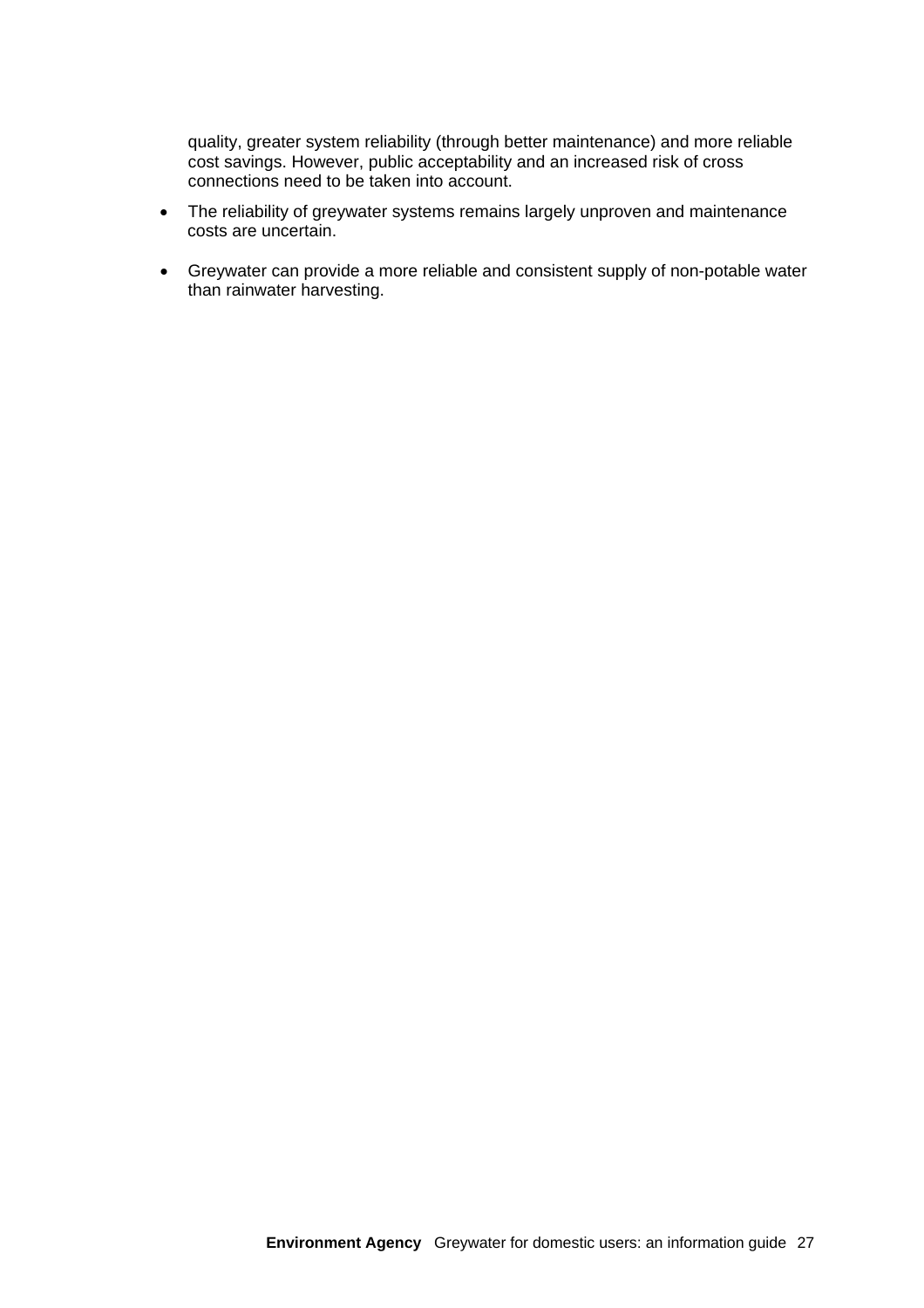# <span id="page-28-0"></span>Suggestions for further reading

• Brewer D, Brown R and Stanfield G, 2001 *Rainwater and Greywater in Buildings: Project report and case studies*. BSRIA Technical Note TN 7/2001.

• *British Standard 8525-1:2010 Greywater systems – Part 1: Code of practice* 

• Centre for the Study of the Built Environment (CSBE), 2003 *Greywater Reuse in Other Countries and its Applicability to Jordan*. Amman: CSBE. Available from:

[http://www.csbe.org/graywater/report/report\\_final.pdf.](http://www.csbe.org/graywater/report/report_final.pdf)

• CIRIA, 2001 *Rainwater and Greywater Use in Buildings: Project Results From The Buildings that Save Water Project. Best Practice Guidance.* C539. London: CIRIA.

• CIRIA, 2004 *Model Agreements for Sustainable Water Management Systems. Model* 

*Agreement for Rainwater and Greywater Use Systems*. C626. London: CIRIA.

• CRC Water Quality and Treatment, 2003 *Setback for Netherlands Dual Supplies* Health Stream, Issue 30, 5, June 2003. Available from:

[http://www.wqra.com.au/\\_dyn/media/r354/system/attrib/file/295/hs30.pdf](http://www.wqra.com.au/_dyn/media/r354/system/attrib/file/295/hs30.pdf) .

• *Energy and Carbon Implications of Rainwater Harvesting & Greywater Recycling – Final Report*  <http://publications.environment-agency.gov.uk/pdf/SCHO0610BSMQ-E-E.pdf>

• Environment Agency, 2006 *Water Related Infrastructure for Sustainable Communities. Technological Options and Scenarios for Infrastructure Systems.* Science Report SC050025. Bristol: Environment Agency.

• Environment Agency, 2007 *Assessing the Cost of Compliance with the Code for Sustainable Homes*. Bristol: Environment Agency.

• Jeffrey P, 2002 Public attitudes to in-house water recycling in England and Wales, *Journal* 

*of the Chartered Institution of Water and Environmental Management*, 16, 214-217.

• Ludwig A, *Branded Drain Greywater Systems* (2000)*,* Oasis Design

• Market Transformation Programme (MTP), 2007 *Rainwater and Grey Water: Review of Water Quality Standards and Recommendations for the UK*.

• Ministry of Agriculture, Natural Resources & Environment (MOA), 2002 *Use and Conservation of Water in Cyprus*. Nicosia, Cyprus: Ministry of Agriculture, Natural Resources & Environment, Water Development Department. Available from: [http://www.emro.who.int/ceha/pdf/proceedings18-](http://www.emro.who.int/ceha/pdf/proceedings18-water%20demand%20management%20in%20Bahrain.pdf)

[water%20demand%20management%20in%20Bahrain.pdf](http://www.emro.who.int/ceha/pdf/proceedings18-water%20demand%20management%20in%20Bahrain.pdf).

• National Water Demand Management Centre (NWDMC), 2000 *A Study of Domestic Greywater Recycling.* Worthing: Environment Agency.

• Ofwat, 2005 *International Comparison of Water and Sewerage Service.* London: Ofwat.

• Ofwat, 2007 *Security of Supply 2006-07 Report*. London: Ofwat.

• Po M, Kaercher J D and Nancarrow B E, 2003 *Literature Review of Factors Influencing Public Perceptions of Water Reuse*. CSIRO Land and Water, Technical Report 54/03. Available from: <http://www.clw.csiro.au/publications/technical2003/tr54-03.pdf>[Accessed 20010].

• *The Water-Energy Nexus: Investigation into the energy implications of household rainwater systems, [prepared for CSIRO], Institute for Sustainable Futures, University of Technology, Sydney.*  <http://www.isf.uts.edu.au/publications/retamaletal2009wenlitreview.pdf>

• *Water Efficiency Awards 2007 and 2009: [www.environment](http://www.environment-agency.gov.uk/business/topics/water/32042.aspx)[agency.gov.uk/business/topics/water/32042.aspx](http://www.environment-agency.gov.uk/business/topics/water/32042.aspx)*

• WaterUK, 2010 *Sustainability Indicators 2008/09: UK water industry sustainability indicators*. London: WaterUK. Available from: [http://www.water.org.uk/home/news/press](http://www.water.org.uk/home/news/press-releases/sustainability-indicators-2008-09/sustainability-2009.pdf)[releases/sustainability-indicators-2008-09/sustainability-2009.pdf](http://www.water.org.uk/home/news/press-releases/sustainability-indicators-2008-09/sustainability-2009.pdf).

• Water Regulations Advisory Scheme (WRAS), 1999 *Marking and Identification of Pipework for Reclaimed (Greywater) Systems*. WRAS Information and Guidance Note No 9-02-05. Gwent: WRAS. Available from: [http://www.wras.co.uk/PDF\\_Files/IGN%209-02-05%20Marking.pdf](http://www.wras.co.uk/PDF_Files/IGN%209-02-05%20Marking.pdf).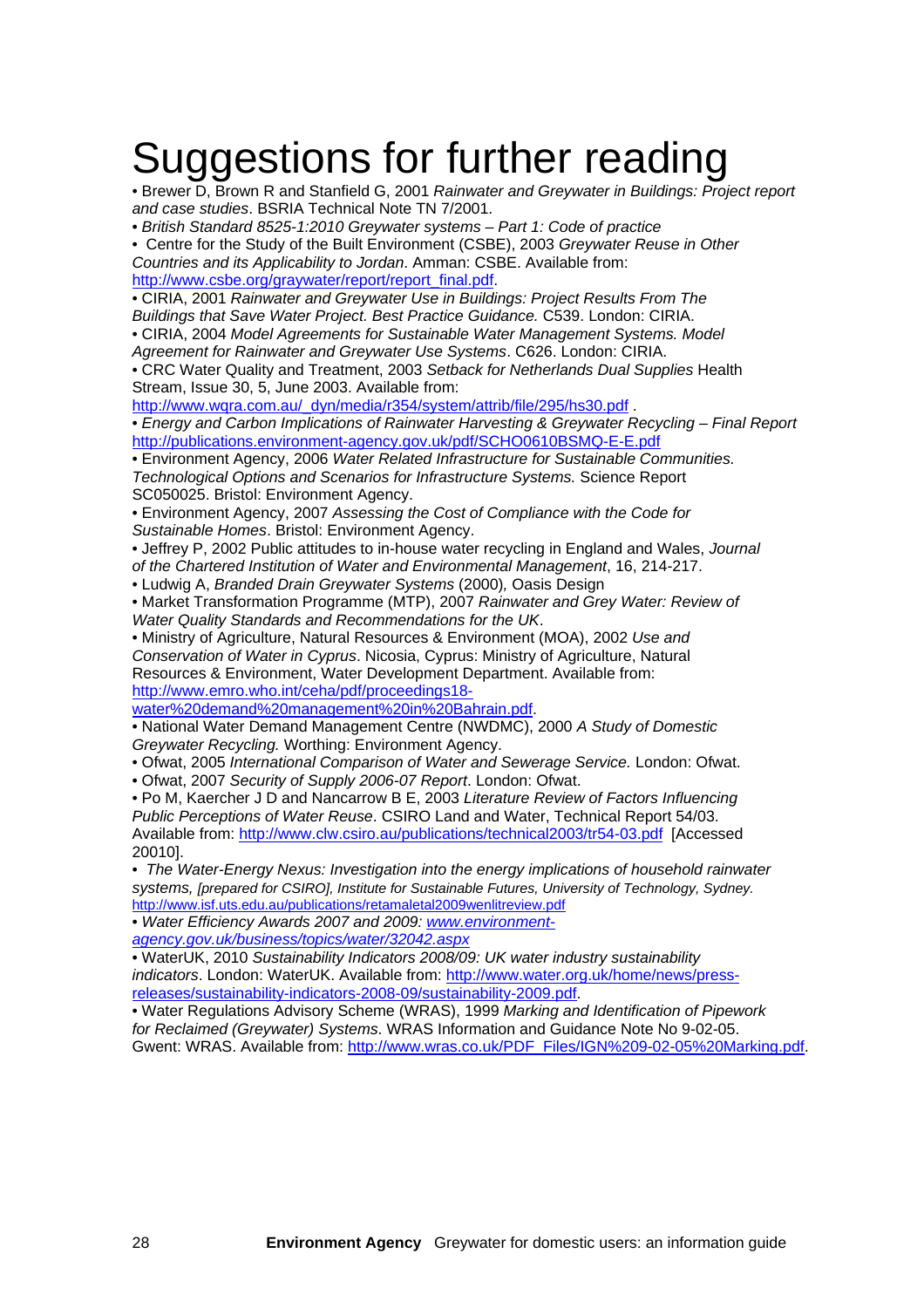# <span id="page-29-0"></span>Glossary of terms

| Air gap             | A physical break between the lowest level of the water and the maximum fault level<br>of an appliance, installation, feed pipe, or an inlet                                                                                                                                                                                   |
|---------------------|-------------------------------------------------------------------------------------------------------------------------------------------------------------------------------------------------------------------------------------------------------------------------------------------------------------------------------|
| <b>Backflow</b>     | Fluid that moves from downstream to upstream within an installation                                                                                                                                                                                                                                                           |
| Back-up<br>supply   | Supply of potable water that can supplement the non-potable supply when required                                                                                                                                                                                                                                              |
| Cistern             | A fixed container for holding water to be used as part of a plumbing system                                                                                                                                                                                                                                                   |
| Coliform            | Bacteria found in the intestines, faeces, nutrient-rich waters, soil and decaying<br>plant matter                                                                                                                                                                                                                             |
| Cross-contamination | Contamination resulting from the connection of pipes carrying mains water to pipes<br>carrying non-potable water                                                                                                                                                                                                              |
| Greywater           | Domestic wastewater excluding faecal matter and urine                                                                                                                                                                                                                                                                         |
| Greywater reuse     | Utilising greywater for purposes that do not require potable water quality                                                                                                                                                                                                                                                    |
| Legionella          | A bacterium named Legionalle pneumophila that can cause legionnaire's disease<br>(lung infection)                                                                                                                                                                                                                             |
| Non-potable water   | Any water other than potable water                                                                                                                                                                                                                                                                                            |
| Non-return valve    | A pipe fitting that limits flow to one direction only                                                                                                                                                                                                                                                                         |
| Potable water       | Water suitable for human consumption that meets the requirements of Section 67<br>of the Water Industry Act 1991 [7]                                                                                                                                                                                                          |
| Public mains water  | Wholesome water supplied by a water undertaker, licensed water supplier, Scottish<br>Water or the undertaker as specified in the Water Industry Act 1991 in England and<br>Wales, the Water (Scotland) Act 1980 [8] in Scotland, or the Water and Sewerage<br>Services (Northern Ireland) Order 2006 [9] in Northern Ireland. |